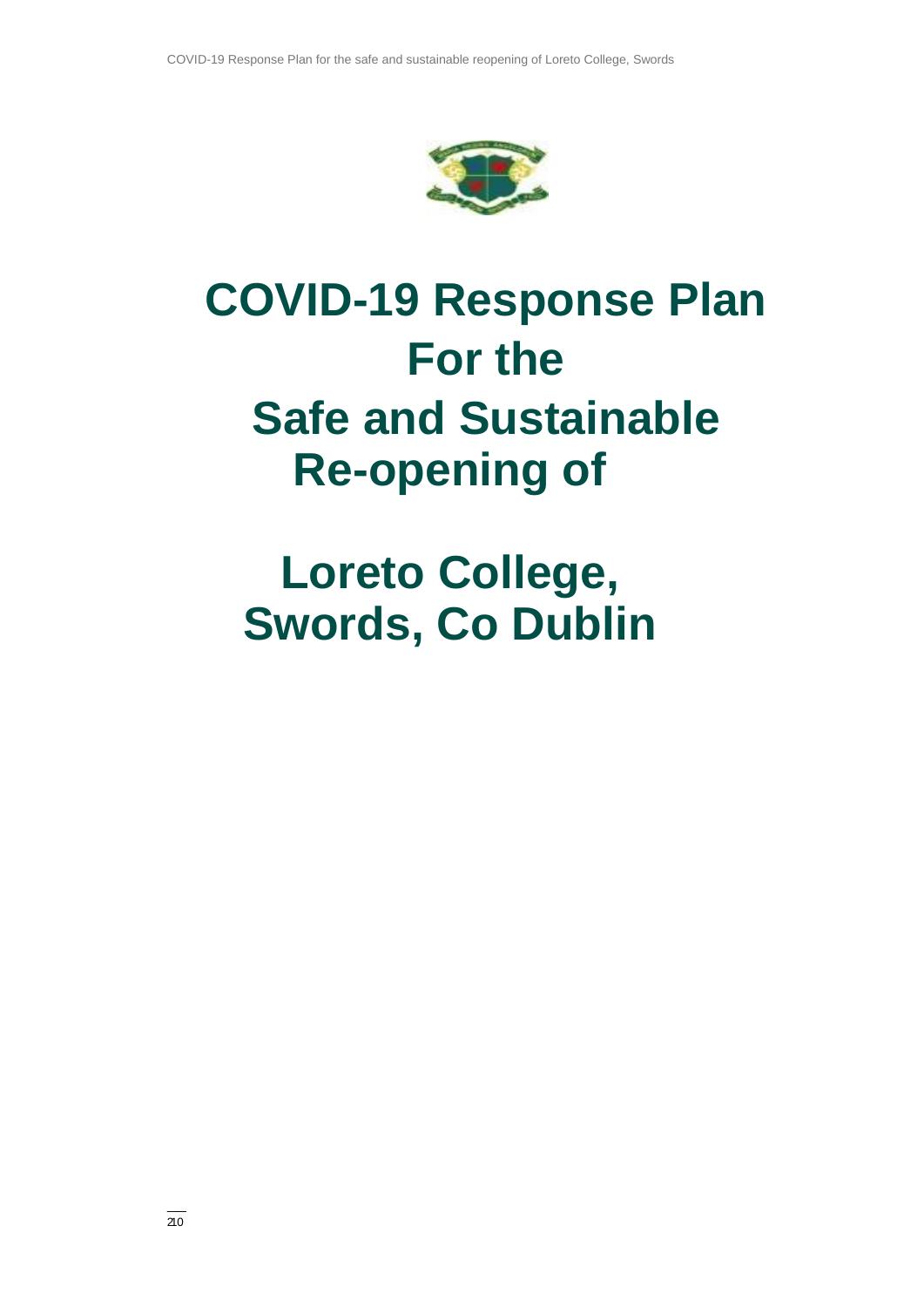# **Table of Contents:**

- 1) Introduction
- 2) What is a School COVID-19 Response Plan?
- 3) School COVID-19 Policy
- 4) Planning and Preparing for Return to School
	- 4.1) Induction Training
	- 4.2) Procedure for Returning to Work (RTW)
	- 4.3) Lead Worker Representative (LWR)
	- 4.4) Display signage
	- 4.5) Making changes to school layout
	- 4.6) Update Safety and Risk Assessment
	- 4.7) Access to the School and Contact Log
- 5) Control Measures To prevent Introduction and Spread of COVID-19 in Schools
	- 5.1) Know the Symptoms of COVID-19
	- 5.2) Respiratory Hygiene
	- 5.3) Hand Hygiene
	- 5.4) Physical Distancing
	- 5.5) Use of PPE in Schools
- 6) Impact of COVID-19 on certain school activities
- 7) Hygiene and Cleaning in School
- 8) Dealing with a suspected case
- 9) Special Educational Needs
- 10) Staff Duties
- 11) Absence Management
- 12) Employee Assistance and Wellbeing Programme

This is a living document and may be reviewed and amended to take into account new guidance from [www.Gov.ie,](http://www.gov.ie/) [www.dbei.ie ,](http://www.dbei.ie/) [www.hse.ie,](http://www.hse.ie/) [www.hpsc.ie,](http://www.hpsc.ie/) [www.hsa.ie;](http://www.hsa.ie/) [www.education.ie o](http://www.education.ie/)r agreements with education partners as appropriate for primary and special schools.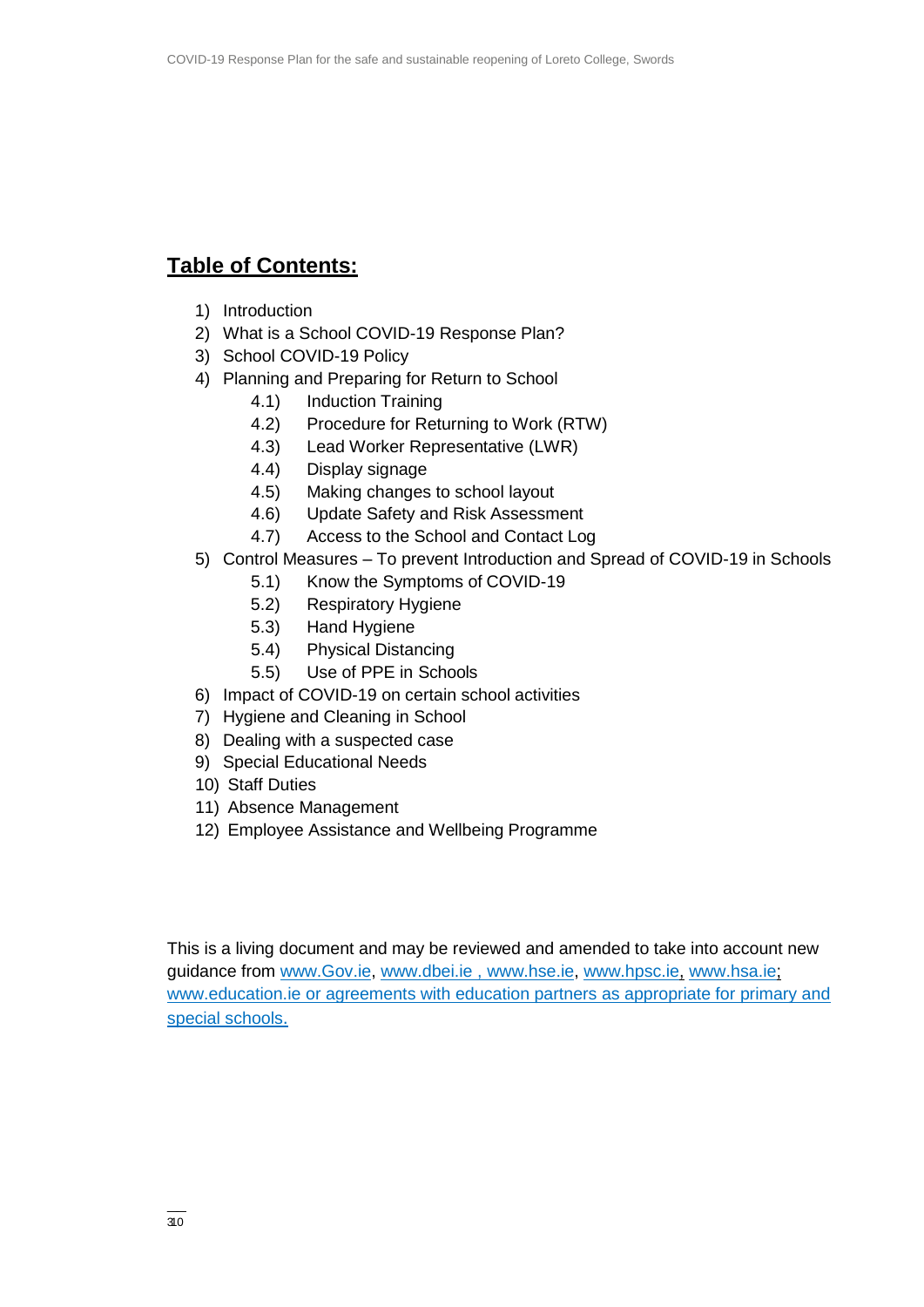# **1) Introduction**

The Minister for Education has published "*The Roadmap for the Full Return to School*" on the  $27<sup>th</sup>$  July. It sets out what the operation of schools will look like and the range of supports which will be available in a COVID-19 context.

It has been developed in line with public health advice issued by the Health Protection Surveillance Centre (HPSC) and in compliance with the "Return to Work Safely Protocols" developed by the Department of Business, Enterprise and Innovation and the Department of Health with guidance documents provided by the Health and Safety Authority (HSA). Each workplace is required to have a COVID-19 Response Plan. In addition to being places of learning, schools are also places of work. This document sets out the information that post primary schools need to implement a School COVID-19 Response Plan, including a COVID-19 policy, lead worker representative and process to deal with a suspected case of COVID-19.

The purpose of this document is to provide clear and helpful guidance for the safe operation through the prevention, early detection and control of COVID-19 in primary and special schools. It provides key messages to minimise the risk of COVID-19 for staff, pupils, families and the wider community while recognising the importance of education for the health and wellbeing of pupils and society as a whole.

This document focuses on the practical steps which can be taken in primary and special schools to minimise the risk of the introduction of infection into schools while recognising that no interpersonal activity is without risk of transmission of infection at any time. The documentation and templates in this booklet are supported by the public health advice provided by the Health Protection Surveillance Centre (HPSC) for the safe reopening of schools and educational facilities.

One of the key challenges is to balance the need for a practical and sensible level of caution with the need to provide a supportive environment for teaching and learning. This document identifies the steps schools can take to do everything practical to avoid the introduction of COVID-19 into the school and the steps that can be taken to reduce the likelihood of the spread within the school itself.

The Department has worked intensively with the education partners to develop consistent plans, advice, protocols and guidance for schools, including the School COVID-19 Response plan. There is a suite of documentation available to support schools to reopen safely and fully including guidance on learning, school programmes and wellbeing for the 2020/21 school year. There is also information on funding, staffing and resources to schools to support COVID-19 measures. Schools are advised to familiarise themselves with these documents. All of the documents will be available at **gov.ie/backtoschool.** 

In addition the Department has a communication plan for school reopening which focuses on ensuring that schools, school communities and all stakeholders will have the relevant information to support the reopening and continued operation of schools. There is a particular focus on supporting parents and students through the appropriate use of media channels, through schools themselves and on **gov.ie**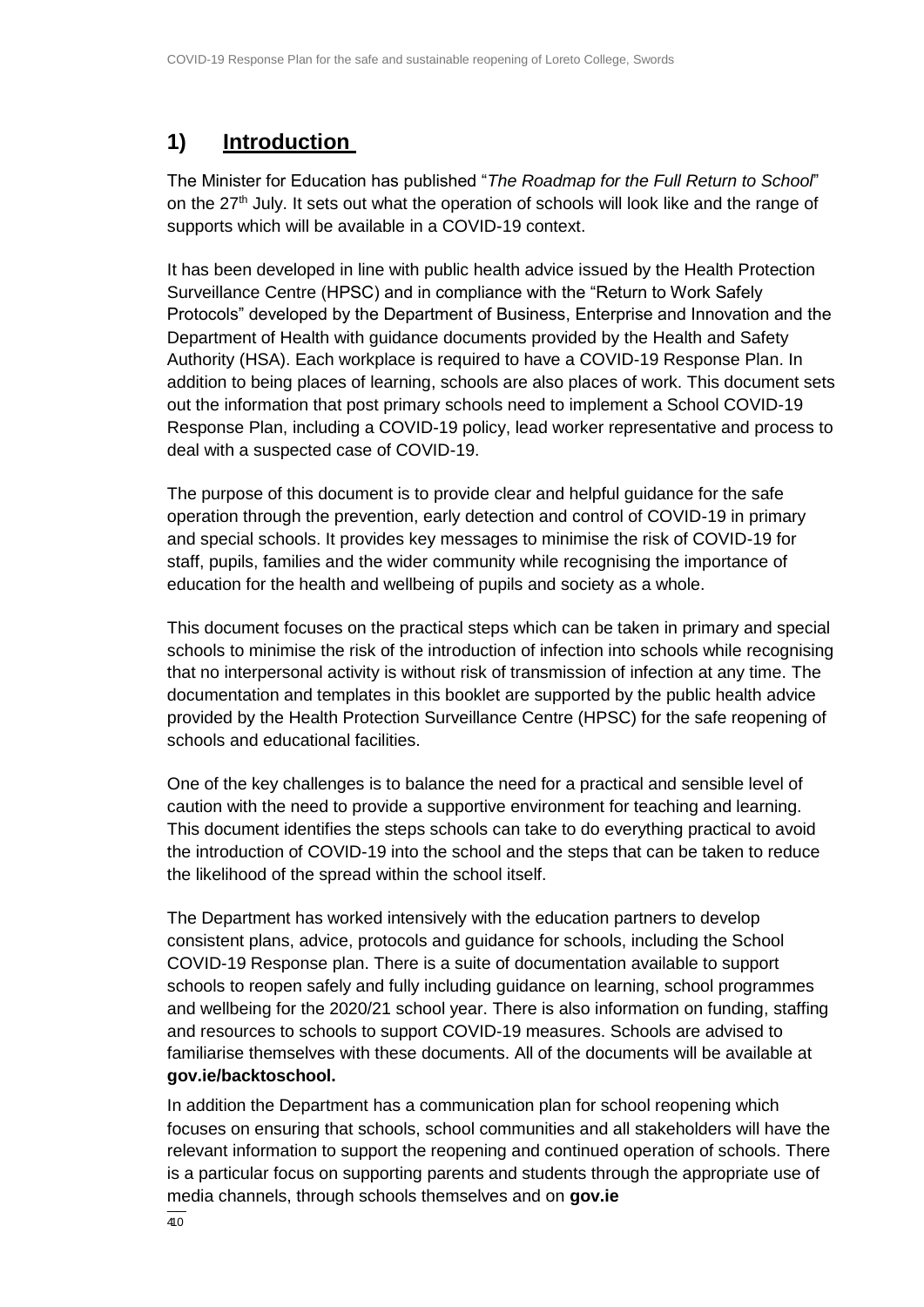# **2) What is a COVID-19 Response Plan?**

A Covid-19 Response Plan is designed to support the staff and Board of Management (BOM)/Education Training Board (ETB) in putting measures in place that aim to prevent the spread of Covid-19 in the school environment.

The Covid-19 Response Plan details the policies and practices necessary for a school to meet the Government's '*Return to Work Safely Protocol'*, the Department of Education plan for school reopening and to prevent the introduction and spread of Covid-19 in the school environment.

It is important that the resumption of school-based teaching and learning and the reopening of school facilities complies with the public health advice and guidance documents prepared by the Department. Doing so minimises the risk to pupils, staff and others. The response plan supports the sustainable reopening of school where the overriding objective is to protect the health of staff and pupils while promoting the educational and development needs of the pupils in the school. The COVID-19 response plan is a living document and will be updated in line with the public health advice as appropriate for primary and special schools.

In line with the Return to Work Safely Protocol, the key to a safe and sustainable return to work, and reopening of schools requires strong communication and a shared collaborative approach between the BOM/ETB, staff, pupils and parents.

The assistance and cooperation of all staff, pupils, parents, contractors and visitors is critical to the success of the plan.

*Every effort is made to ensure the accuracy of the information provided in this document. However, should errors or omissions be identified, please notify us so that appropriate measures can be taken to rectify same.*

# **3) School COVID-19 Policy**

A COVID-19 policy outlines the commitment of the school to implement the plan and help prevent the spread of the virus. The policy will be signed and dated by the chairperson and principal of the BOM/ETB and brought to the attention of the staff, pupils, parents and others.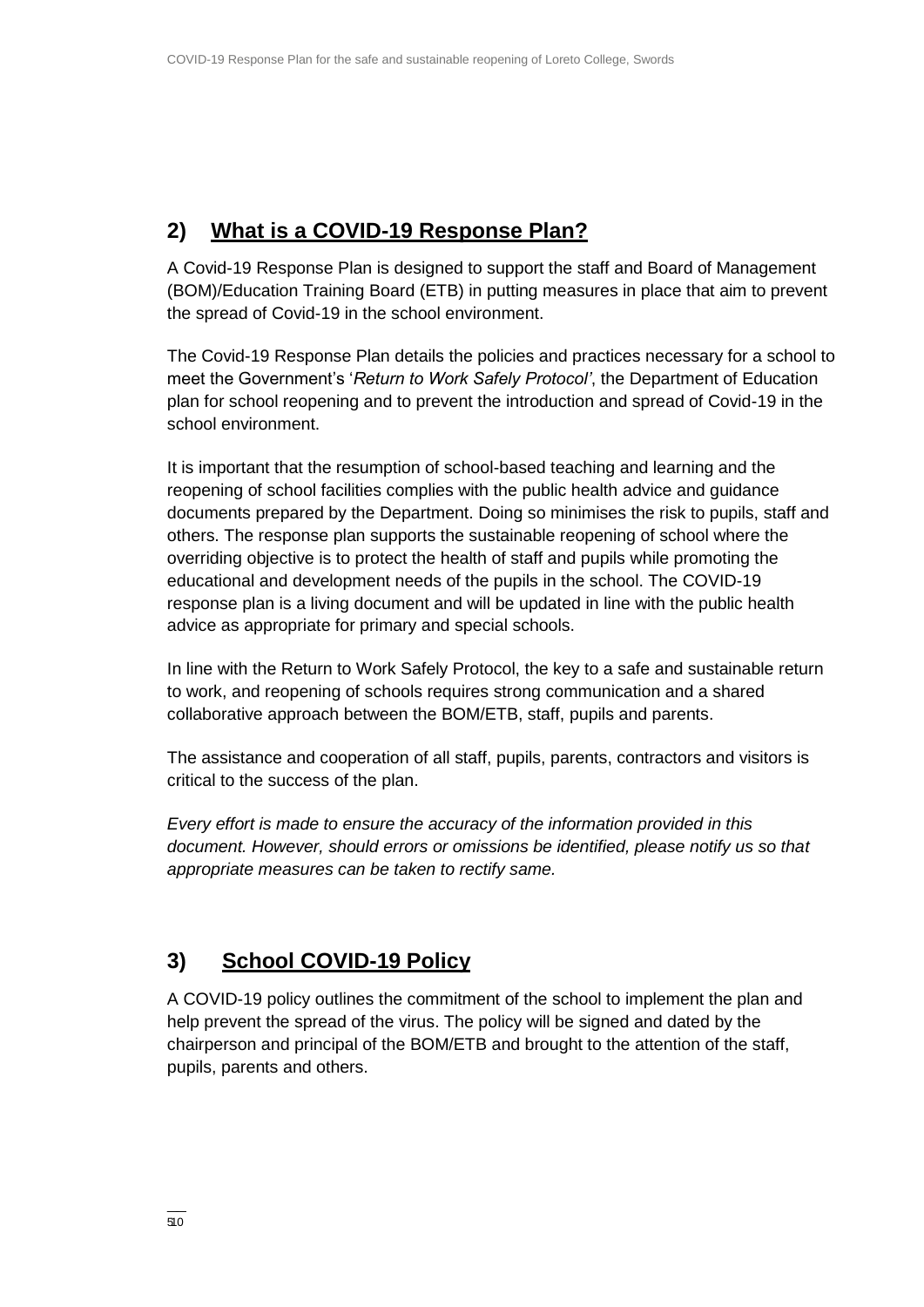# **4) Planning and Preparing for Return to School**

Loreto College, Swords aims to facilitate the resumption of school based teaching and learning and the return to the workplace of staff. The return to the workplace must be done safely and in strict adherence to the public health advice and any guidance issued by the Department of Education.

Details for the safe reopening of the school facility and the applicable controls are outlined in this document.

Before reopening schools for the 2020/21 school year Loreto College can confirm that we have processes in place to include the following:

- Arrangements to keep up to date with public health advice, changes to any Government plans for the safe reopening of society and Department of Education updates;
- Arrangements to pass on this information in a timely manner to staff, pupils, parents and others as required;
- Ensured that staff have reviewed the training materials provided by the Department of Education *(details at Section 4.1);*
- Provided staff with access to the Return to Work (RTW) form (*details at Section 4.2);*
- Identified a Lead Worker representative *(details at Section 4.3);*
- Displayed posters and other signage to prevent introduction and spread of COVID-19 *(details at Section 4.4);*
- Made the necessary changes to the school or classroom layout if necessary to support the redesign of classrooms to support physical distancing *(details at Section 4.5);*
- Removed unnecessary clutter to facilitate ongoing cleaning of the school taking into account the importance of having educational materials to create a stimulating learning environment;
- Updated the health and safety risk assessment *(details at Section 4.6);*
- Made necessary arrangements to limit access to the school to necessary visitors and maintain records of contacts to the school *(details at 4.7)*;
- Reviewed the school buildings to check the following:
	- Does the water system need flushing at outlets following low usage to prevent Legionella disease;
	- Has school equipment and mechanical ventilation been checked for signs of deterioration or damage before being used again;
	- Have bin collections and other essential services resumed.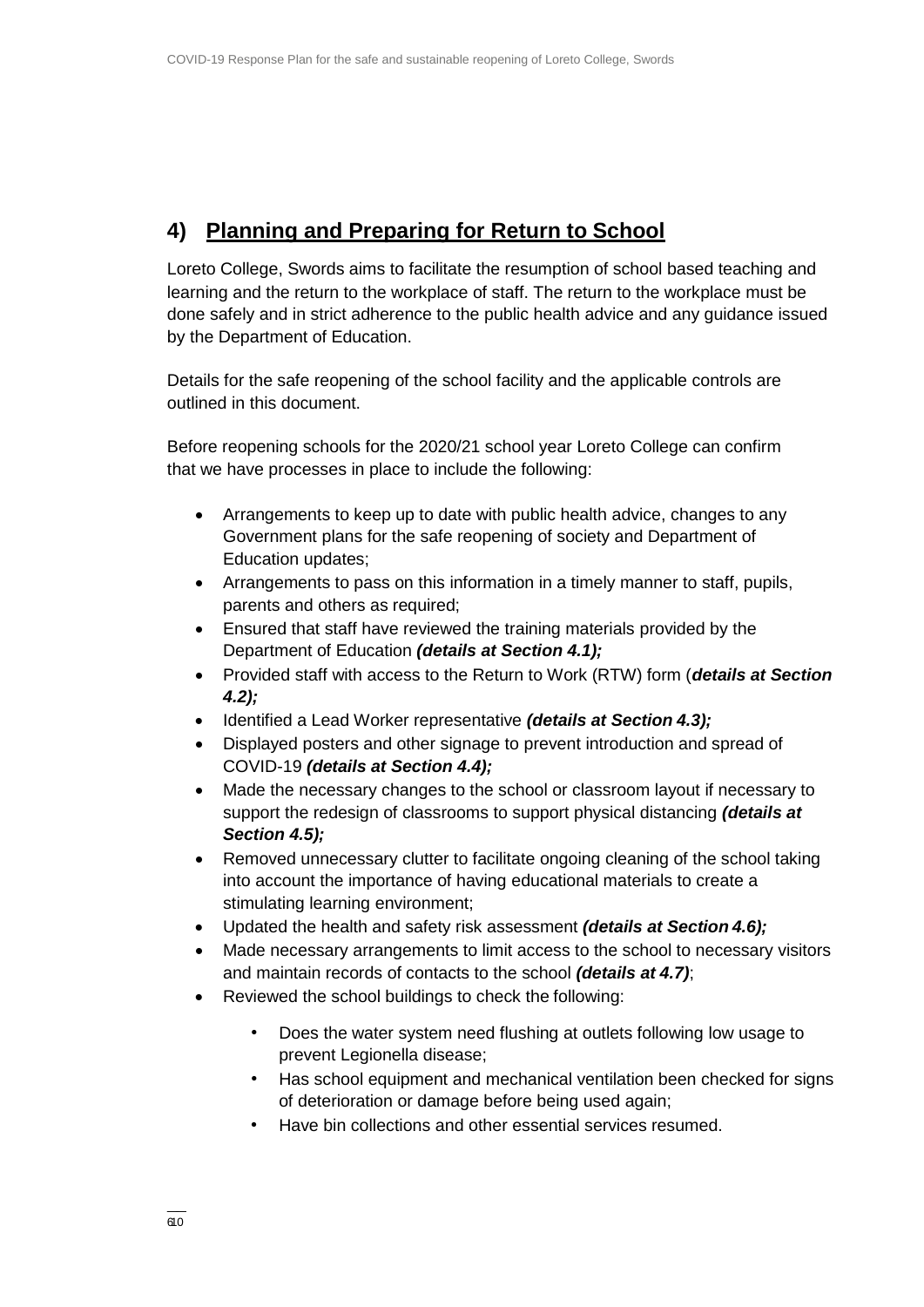## **4.1) Induction Training**

All staff will undertake and complete Covid-19 Induction Training prior to returning to the school building. The aim of such training is to ensure that staff have full knowledge and understanding of the following:

- Latest up to-date advice and guidance on public health;
- Covid-19 symptoms;
- What to do if a staff member or pupil develops symptoms of Covid-19 while at school;
- Outline of the Covid-19 response plan.

Staff will be kept fully informed of the control measures in place in the school and their duties and responsibilities in preventing the spread of Covid-19 and will be updated with any changes to the control measures or guidance available from the public health authorities.

If a staff member is unsure about any aspect of the Covid-19 Response Plan, the associated control measures, or his/her duties, he/she should immediately seek guidance from the Principal, who is supported in this role by the BOM.

A national information campaign to support parents and pupils will happen in advance of schools reopening on issues such as COVID-19 awareness and to help minimise the risk of introduction and spread of the virus in schools.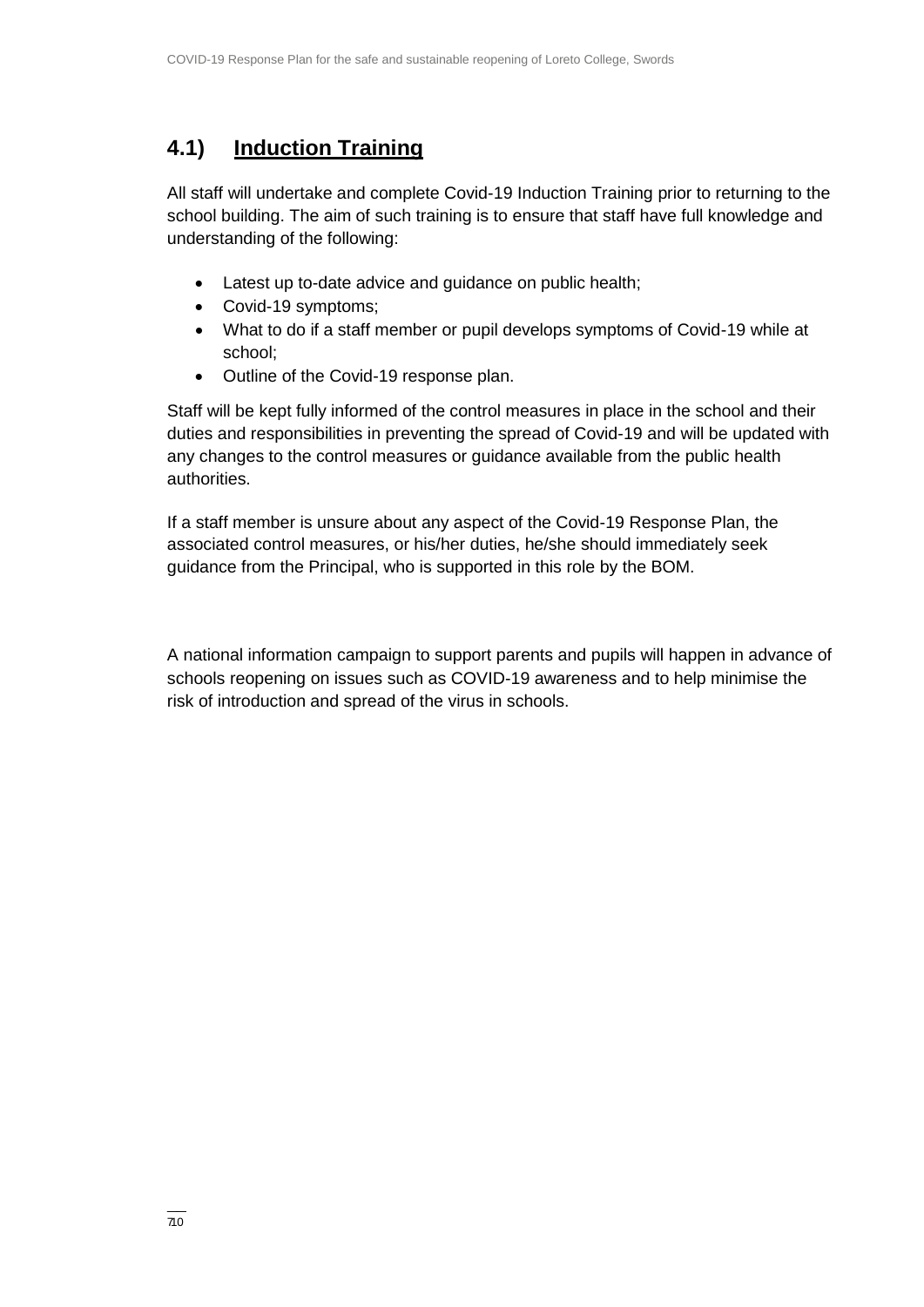# **4.2) Procedure for Returning to Work (RTW)**

In order to return to the workplace, staff must complete a **Return to Work (RTW)** form, which is available online or from the principal.

A RTW form should be completed and returned **3 days** before returning to work.

The principal will also provide details of the **Induction Training** for completion by staff and details of any additional health and safety measures in place in the school to facilitate the staff member's return to the school facility.

There are some school staff who may be unable to return to school. Current public health guidelines have identified these people as being in groups who are defined as being at **very high risk.**.

## **[People at very high risk \(extremely vulnerable\):](https://www2.hse.ie/conditions/coronavirus/people-at-higher-risk.html)**

The list of people in very high risk groups include people who:

- are over 70 years of age even if fit and well
- have had an organ transplant
- are undergoing active chemotherapy for [cancer](https://www2.hse.ie/conditions/coronavirus/cancer-patients.html)
- are having radical radiotherapy for lung cancer
- have cancers of the blood or bone marrow such as leukaemia, lymphoma or myeloma who are at any stage of treatment
- are having immunotherapy or other continuing antibody treatments for cancer
- are having other targeted cancer treatments which can affect the immune system, such as protein kinase inhibitors or PARP inhibitors
- have had bone marrow or stem cell transplants in the last 6 months, or who are still taking immunosuppression drugs
- have severe respiratory conditions including cystic fibrosis, [severe asthma,](https://www2.hse.ie/conditions/coronavirus/asthma.html) pulmonary fibrosis, lung fibrosis, interstitial lung disease and [severe](https://www2.hse.ie/conditions/coronavirus/copd.html) COPD
- have a condition that means they have a very high risk of getting infections (such as SCID, homozygous sickle cell)
- are [taking medicine that makes you much more likely to get infections](https://www2.hse.ie/conditions/coronavirus/weak-immune-system.html) (such as high doses of steroids or immunosuppression therapies)
- have a serious heart condition and are pregnant

The advice for this group is available from the HSE. Details of the arrangements that will apply for these staff, which will be in accordance with those applying for the public service generally, will be updated by the Department of Education following consultation with management bodies and unions and a circular will issue to all schools.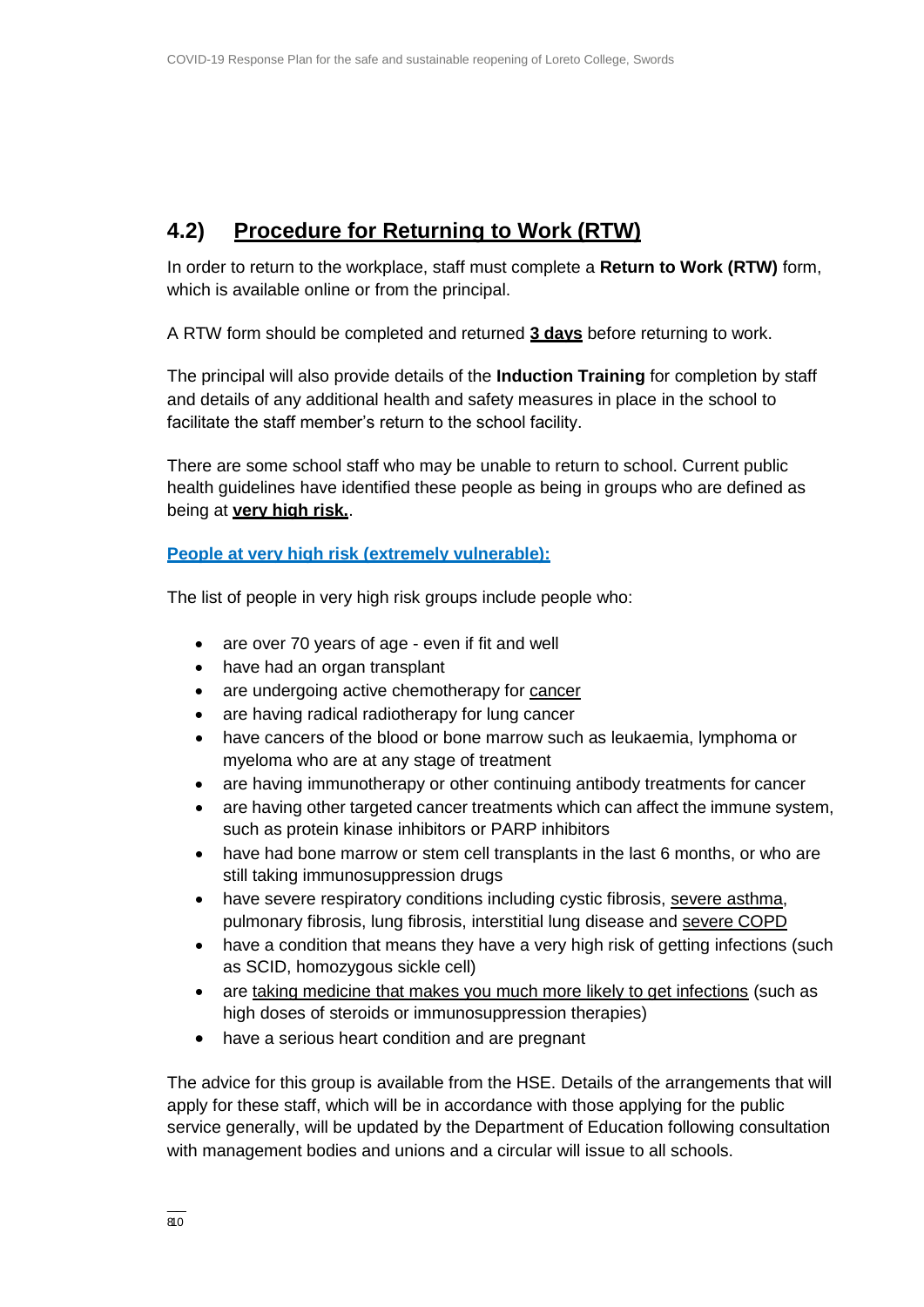## **4.3) Lead Worker Representative**

The Protocol provides for the appointment of a Lead Worker Representative (LWR) in each workplace. The LWR will work in collaboration with the employer to assist in the implementation of measures to prevent the spread of COVID -19 and monitor adherence to those measures and to be involved in communicating the health advice around COVID-19 in the workplace.

This section sets out how the provisions will operate in schools. The process for appointment of the lead worker representative in schools has been agreed centrally between the Department of Education and the education partners.

Responsibility for the development and implementation of the Covid-19 Response Plan and the associated control measures lies primarily with the Board of Management/ Education and Training Board and school management.

Strong communication and a shared collaborative approach is key to protecting against the spread of COVID-19 in schools, and looking after the health, safety and wellbeing of staff and students. Adherence to the Return to Work Protocol will only be achieved if everyone has a shared responsibility in implementing the measures contained within the Protocol in their place of work.

If a staff member has any concerns or observations in relation to the Covid-19 Response Plan, control measures or the adherence to such measures by staff, pupils or others he/she should contact the lead worker(s) who will engage with the principal/BOM.

## **Role of the Lead Worker Representative**

In summary, the role of the LWR is to:

- Represent all staff in the workplace regardless of role, and be aware of specific issues that may arise in respect of different staff cohorts;
- Work collaboratively with school management to ensure, so far as is reasonably practicable, the safety, health and welfare of employees in relation to COVID-19;
- Keep up to date with the latest COVID-19 public health advice;
- In conjunction with school management, promote good hygiene practices such as washing hands regularly and maintaining good respiratory etiquette along with maintaining social distancing in accordance with public health advice;
- Assist school management with the implementation of measures to suppress COVID-19 in the workplace in line with the Return to Work Safely Protocol and current public health advice;
- In conjunction with school management, monitor adherence to measures put in place to prevent the spread of COVID-19;
- Conduct regular reviews of safety measures;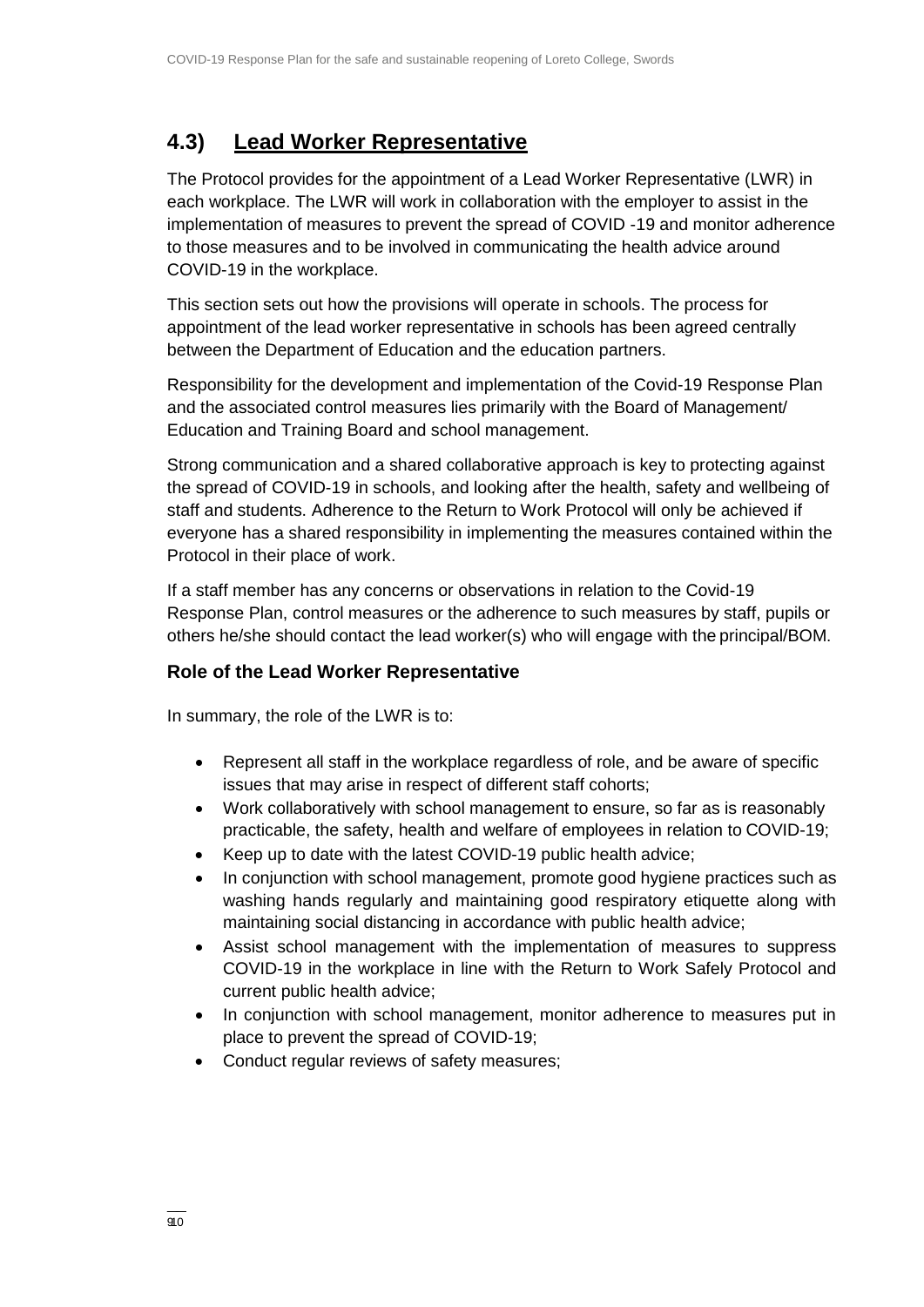- Report any issues of concern immediately to school management and keep records of such issues and actions taken to rectify them;
- Consult with the school management on the school's COVID-19 Response Plan in the event of someone developing COVID-19 while in school including the location of an isolation area and a safe route to that area;
- Following any incident, assess with the school management any follow up action that is required;
- Consult with colleagues on matters relating to COVID-19 in the workplace;
- Make representations to school management on behalf of their colleagues on matters relating to COVID-19 in the workplace.

Every school will appoint one Lead Worker Representative.

In schools with less than 30 staff, a Deputy Lead Worker Representative will be appointed in addition to the LWR. The role of the Deputy LWR will be to deputise as LWR where the LWR is absent.

In schools with 30 or more staff and in all Special schools, an Assistant Lead Worker Representative will be appointed in addition to the LWR. The role of the Assistant LWR will be to:

- assist the LWR in their duties as set out above; and
- deputise as LWR where the LWR is absent

| Name(s) of lead worker representative: | <b>Contact details:</b> |
|----------------------------------------|-------------------------|
| Sarah Byrne                            | $ 01\,8407\,025$        |
| Aisling Kelly                          | 01 8407 025             |

All staff, pupils, parents, contractors and visitors have a responsibility both as individuals and collectively to have due regard for their own health and safety and that of others and to assist with the implementation of the Covid-19 Response Plan and associated control measures.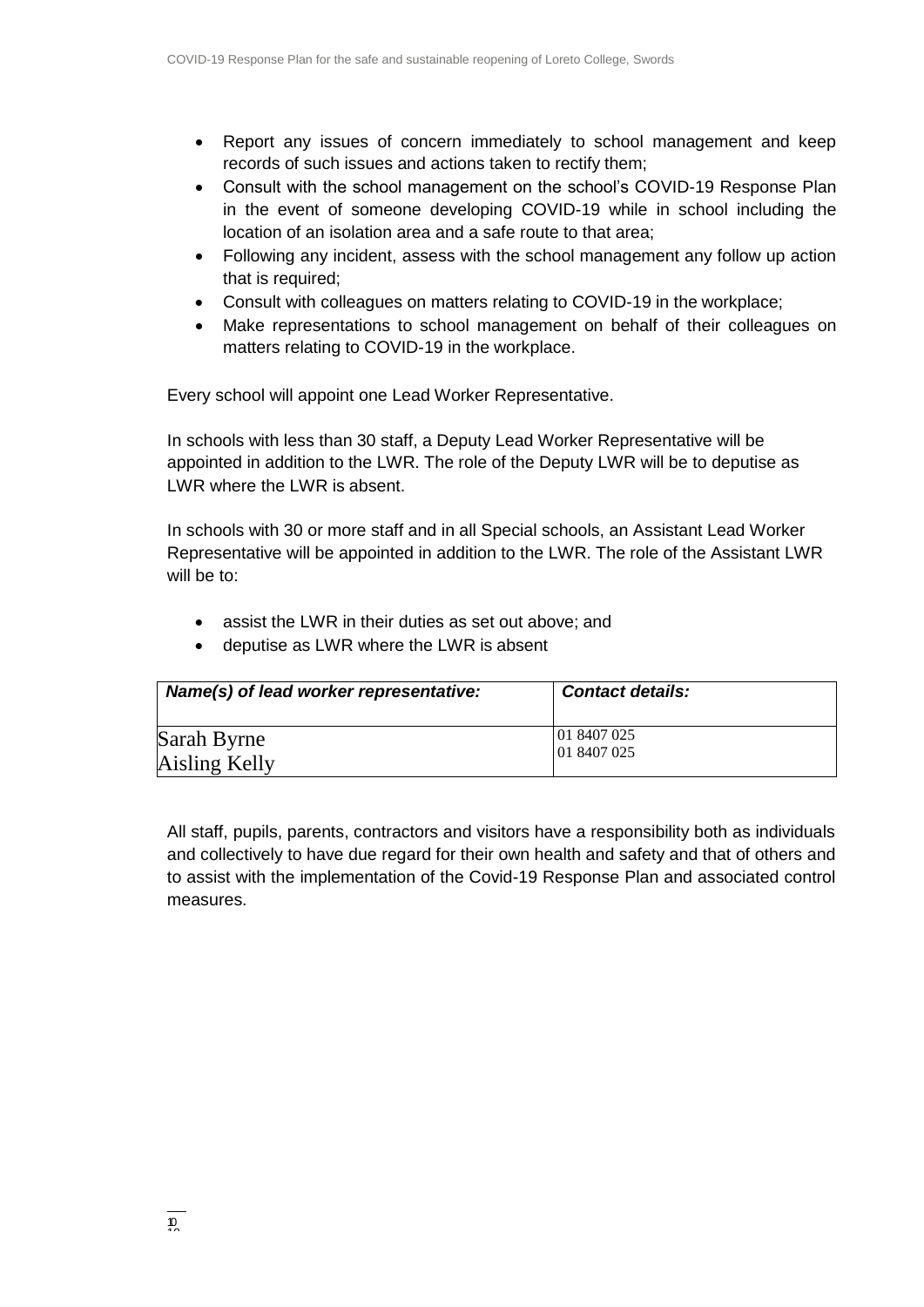# **4.4) Signage**

Signage is on display in Loreto College, Swords outlining the signs and symptoms of COVID- 19 and to support good hand and respiratory hygiene.

# **4.5) Making Changes to School Layout**

Maintaining physical distancing in the school environment is recommended as one of the key control measures to minimize the risk of the introduction and spread of COVID-19. Loreto College has reconfigured classrooms and other areas as necessary to support physical distancing in line with the guidance in advance of school reopening.

# **4.6) Health and Safety Risk Assessment**

COVID-19 represents a hazard in the context of health and safety in the school environment. Loreto College, has reviewed their emergency procedures involving, fire safety, first aid, accidents and dangerous occurrences to consider any new risks that arise due to the school's COVID-19 Response Plan.

## **First Aid/Emergency Procedure**

The standard First Aid/emergency procedure shall continue to apply in schools. In an emergency or in case of a serious incident, schools should call for an ambulance or the fire brigade on 112/999 giving details of location and type of medical incident.

# **4.7) Access to School and Contact Log**

Access to the school building will be in line with agreed school procedures.

Arrangements for necessary visitors such as contractors and parents with be restricted to essential purposes and limited to those who have obtained prior approval from the principal. The Department of Education Inspectorate may also need to visit schools and centres for education to support them as appropriate in the implementation of public health advice relating to creating a safe learning and working environment for all.

The prompt identification and isolation of potentially infectious individuals is a crucial step in restricting the spread of the virus and protecting the health and safety of the individuals themselves and other staff, contractors and visitors at the workplace. A detailed sign in/sign out log of those entering the school facilities should be maintained. The school should maintain a log of staff and pupil contacts.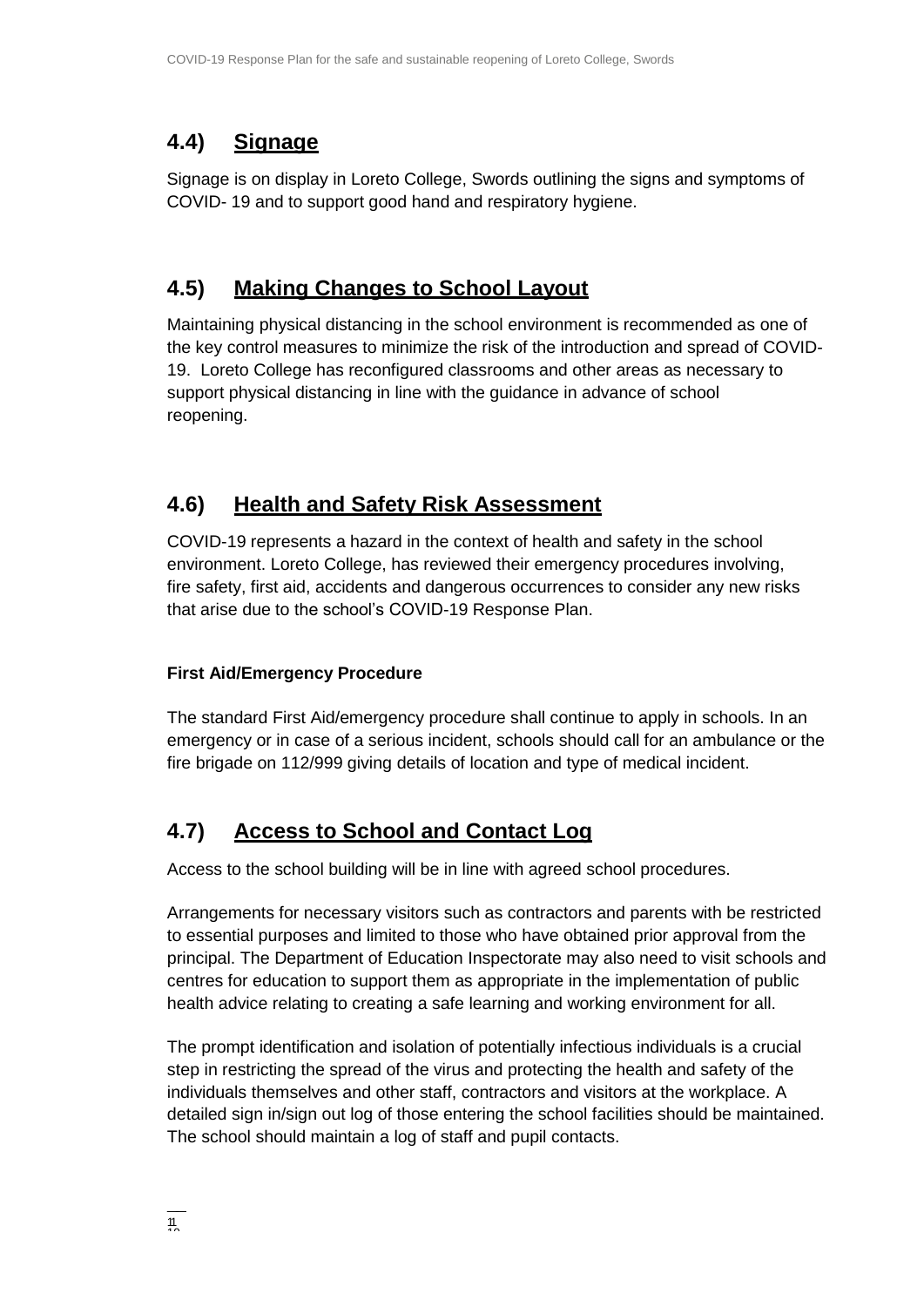The Data Protection Commission has provided guidance on the data protection implications of the return to work protocols. This advice can be found here:

[https://www.dataprotection.ie/en/news-media/data-protection-implications-return-work](https://www.dataprotection.ie/en/news-media/data-protection-implications-return-work-safely-protocol)[safely-protocol](https://www.dataprotection.ie/en/news-media/data-protection-implications-return-work-safely-protocol)

Schools are reminded that all school records and data must be maintained and processed in compliance with the GDPR and the Data Protection Acts. The responsibility for compliance with the legislation rests with each school (or ETB) in their role as data controller.

## **5) Control Measures - To prevent Introduction and Spread of COVID-19 in Loreto College, Swords**

One of the key messages to manage the risks of COVID-19 is to do everything practical to avoid the introduction of COVID-19 into the school. If infection is not introduced it cannot be spread. The risk of spreading the infection once introduced exists in all interpersonal interactions; student-student, teacher-teacher and teacher-student and must be managed in all settings.

A range of essential control measures have been implemented to reduce the risk of the spread of Covid-19 virus and to protect the safety, health and welfare of staff, pupils, parents and visitors as far as possible within the school. The control measures shall continue to be reviewed and updated as required on an ongoing basis.

It is critical that staff, pupils, parents and visitors are aware of, and adhere to, the control measures outlined and that they fully cooperate with all health and safety requirements.

*Loreto College, Staff are aware that they have a legal obligation under Section 13 of the Safety, Health and Welfare at Work Act 2005 to comply with health and safety requirements and to take reasonable care for the health and safety of themselves, their colleagues and other parties within the workplace.*

#### *How to Minimise the Risk of Introduction of COVID-19 into Schools:*

Promote awareness of COVID-19 symptoms (*details at Section 5.1*);

- Advise staff and pupils that have symptoms not to attend school, to phone their doctor and to follow HSE guidance on self-isolation;
- Advise staff and pupils not to attend school if they have been identified by the HSE as a contact for person with COVID-19 and to follow the HSE advice on restriction of movement;
- Advise staff and pupils that develop symptoms at school to bring this to the attention of the Principal promptly;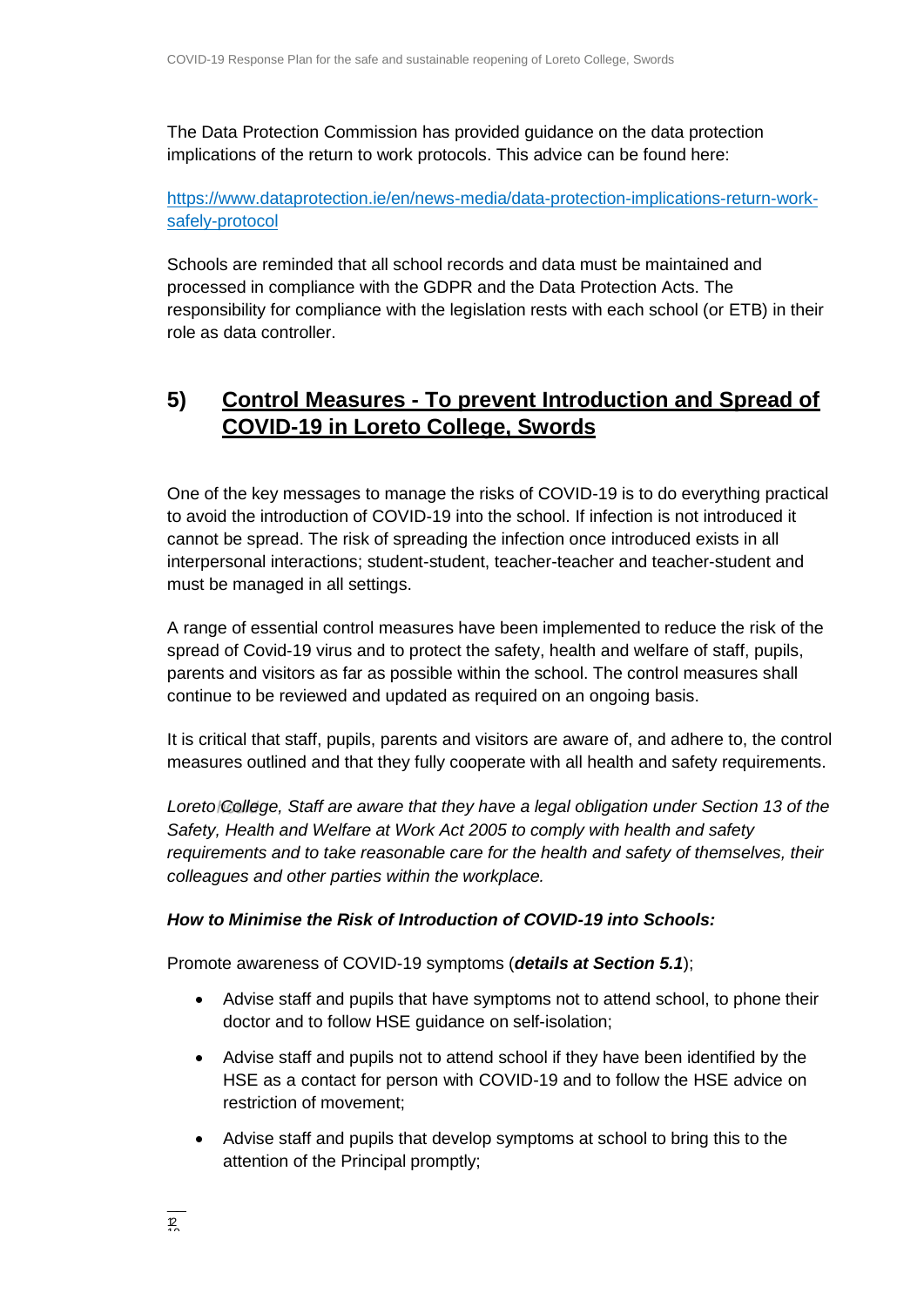- Ensure that staff and pupils know the protocol for managing a suspected case of COVID-19 in school *(details at Section 8);*
- Everyone entering the school building needs to perform hand hygiene with a hand sanitiser;
- Visitors to the school during the day should be by prior arrangement and should be received at a specific contact point;
- Physical distancing (of 2m) should be maintained between staff and visitors where possible.

# **5.1) Know the Symptoms of COVID-19**

In order to prevent the spread of COVID-19 it is important to know and recognise the symptoms. They are:

- $\checkmark$  High temperature
- $\checkmark$  Cough
- $\checkmark$  Shortness of breath or breathing difficulties
- $\checkmark$  Loss of smell, of taste or distortion of taste

## **5.2) Respiratory Hygiene**

Make sure you, and the people around you, follow good respiratory hygiene. This means covering your mouth and nose with a tissue or your bent elbow when you cough or sneeze. Then dispose of the used tissue immediately and safely into a nearby bin.

By following good respiratory hygiene, you protect the people around you from viruses such as cold, flu and Covid-19.

## **5.3) Hand Hygiene**

Staff and pupils should understand why hand hygiene is important as well as when and how to wash their hands.

Schools should promote good hygiene and display posters throughout the schools on how to wash your hands. Follow the HSE guidelines on handwashing:

<https://www2.hse.ie/wellbeing/how-to-wash-your-hands.html>

Hand hygiene can be achieved by hand washing or use of a hand sanitiser (when hands look clean).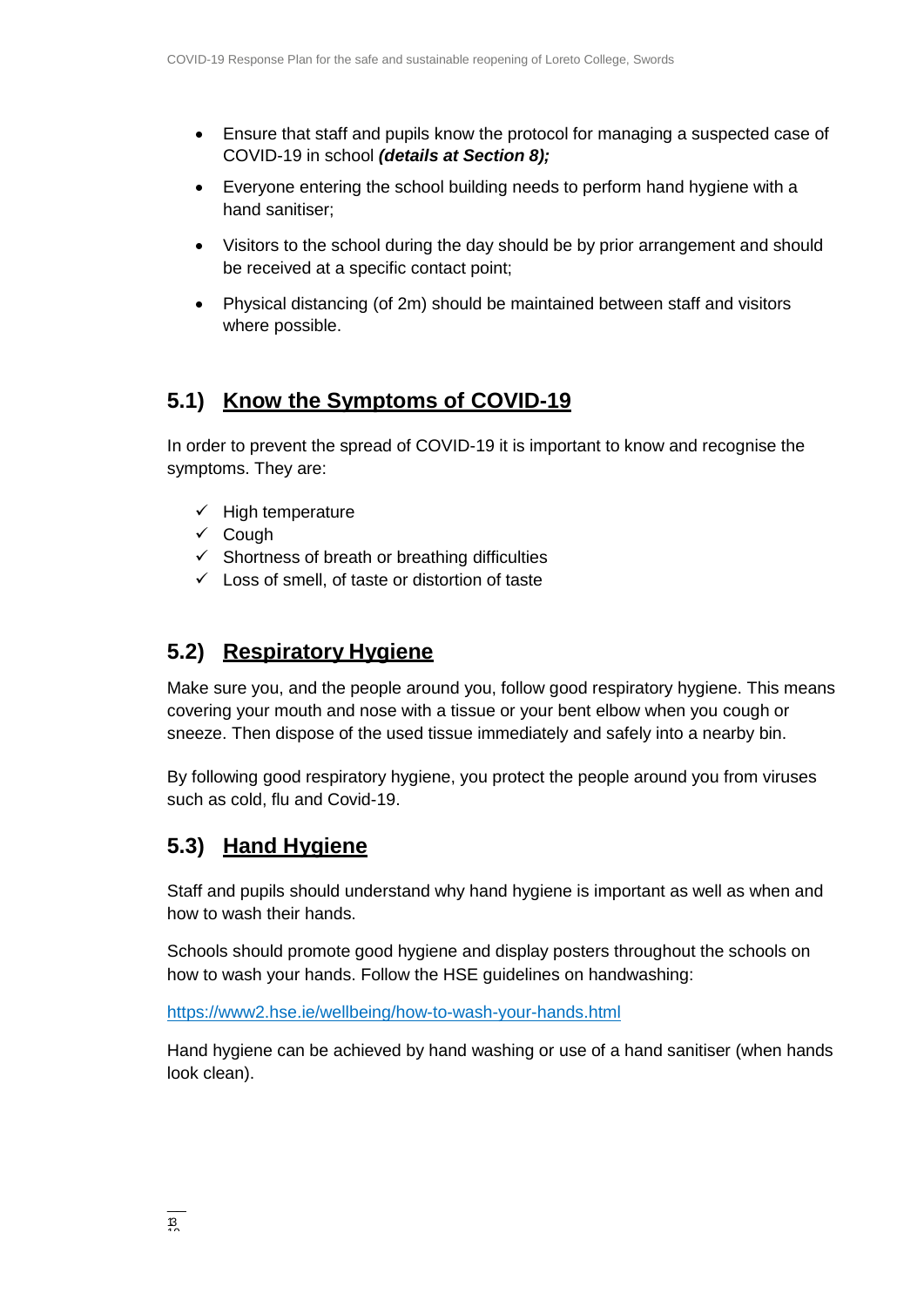Use of hand hygiene facilities including wash hand basins needs to be managed so as to avoid congregation of people waiting to use wash hand basins and hand sanitisers.

There is a requirement for access to hand washing facilities after activities that are likely to soil hands, for example playing outside or certain sporting activities as hand sanitiser does not work on dirty hands.

Hand sanitiser dispensers can be deployed more readily at exit and entry points of schools and classrooms and care should be taken to clean up any hand sanitiser spills to prevent risks of falls.

Warm water is preferable to hot or cold water for hand washing but if the plumbing system only supplies cold water, a soap that emulsifies easily in cold water should be used.

Wash hand basins, running water, liquid soap and hand drying facilities should be provided in all toilets, kitchens and any food preparation areas.

Hand washing facilities should be maintained in good condition and supplies of soap and towels should be topped up regularly to encourage everyone to use them.

Hot air dryers are an acceptable alternative for hand drying but must be regularly maintained. There is no evidence that hand dryers are associated with increased risk of transmission of COVID-19.

Posters displaying hand washing techniques and promoting hand washing should be placed on walls adjacent to washing facilities and can be laminated or placed in a plastic sleeve.

Hand sanitiser is suitable for use for hand hygiene when hands are not visibly soiled (look clean).

Evidence of effectiveness is best for alcohol based hand rubs but non-alcohol based hand rubs can be used too.

When hand rubs/gels are being used in school care should be taken to ensure that pupils do not ingest them as they are flammable and toxic.

Young children should not have independent use of containers of alcohol gel.

#### **Frequency of Hand Hygiene**

Pupils and staff should perform hand hygiene:

- On arrival at school:
- Before eating or drinking;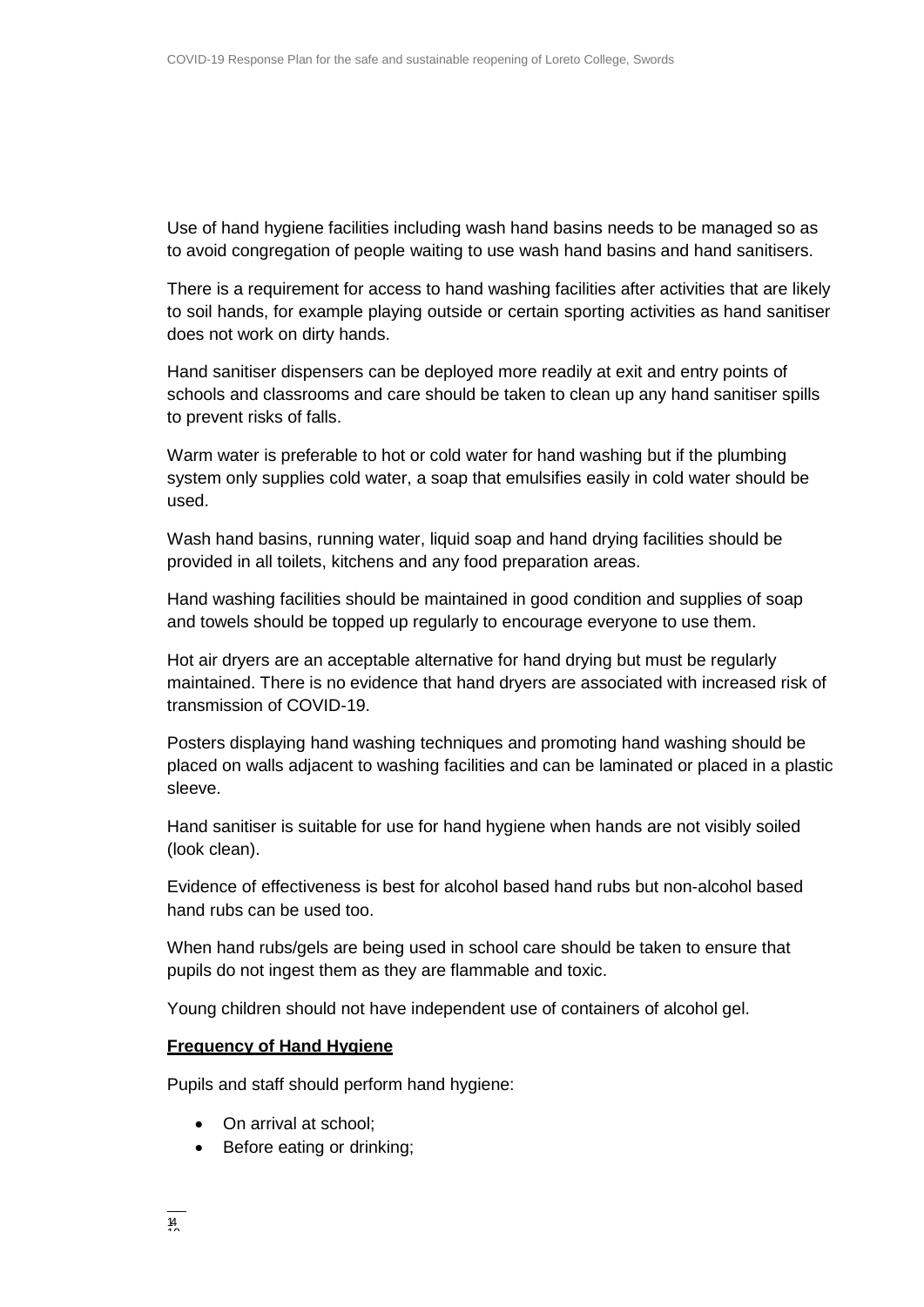- After using the toilet;
- After playing outdoors;
- When their hands are physically dirty;
- When they cough or sneeze.

The Department has arranged for a drawdown framework to be established to enable schools purchase hand-sanitisers and any other necessary PPE supplies for use in the school. The procurement process for this framework is at an advanced stage and it is intended that these materials will be available for drawdown in early August. Further guidelines will be issued shortly. The Department will provide funding for the costs associated with hand sanitising and PPE requirements in schools. This funding will be available in advance of school reopening at the end of August.

# **5.4) Physical Distancing**

Physical distancing can be usefully applied in primary and special school settings allowing for some flexibility when needed. It must be applied in a practical way to recognise that the learning environment cannot be dominated by a potentially counterproductive focus on this issue. Physical distancing will look different across the various ages and stages of learning. Care should be taken to avoid generating tension or potential conflict and some flexibility in the implementation of measures may be required at times.

It is also recognised that it is not always possible for staff to maintain physical distance from pupils and it is not appropriate that they would always be expected to do so where this could have a detrimental impact on the pupil i.e. if a child sustains an injury and requires first aid.

**However, where possible staff should maintain a minimum of 1m distance and where possible 2m. They should also take measures to avoid close contact at face to face level such as remaining standing rather than sitting beside/crouching down**.

Physical distancing falls into two categories:

- Increasing separation
- Decreasing interaction

## *Increasing separation*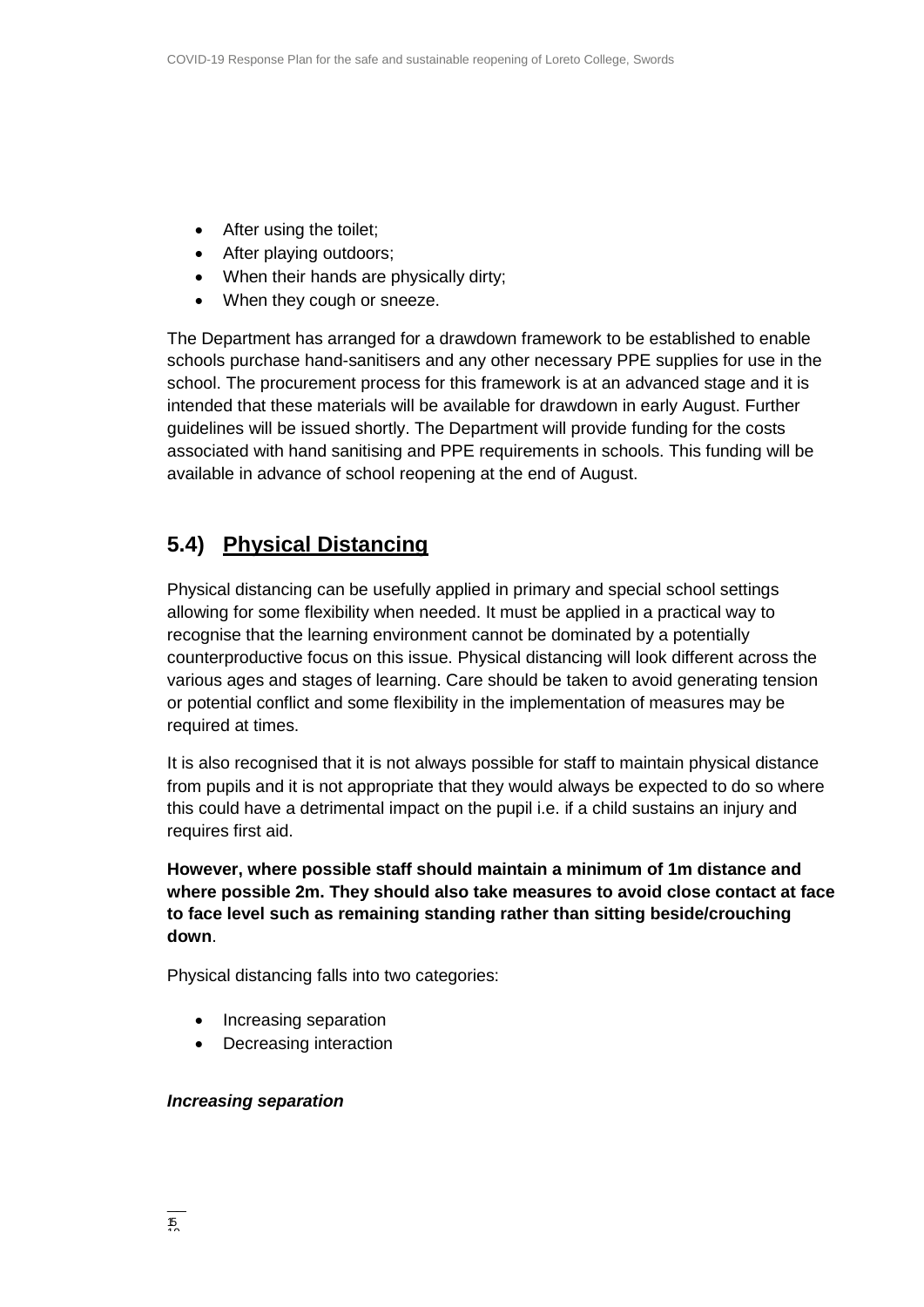The guidance documents provided by the Department of Education on optimal school layout and referenced at *Section 4.5* above should be used by schools to increase separation to the greatest degree possible

To maintain physical distancing in the classroom, primary schools and special schools should:

- 1. Reconfigure class spaces to maximise physical distancing
- 2. Utilise and reconfigure all available space in the school in order to maximise physical distancing

To support primary schools and special schools in the implementation of physical distancing in the classroom, the Department has developed a suite of illustrative classroom layouts of potential options (including arrangements for special classes) which are in accordance with the public health advice, and assumes

- $\triangleright$  Room is clear of any unnecessary furniture/shelves etc. on the walls
- $\triangleright$  A variety of classroom sizes.

[A link to the suite of illustrative primary classroom layouts is available here.](https://s3-eu-west-1.amazonaws.com/govieassets/82023/7612d390-4a73-4afb-ba06-5d1c41bd5a0a.pdf)

#### [A link to illustrative special classes is available here.](https://s3-eu-west-1.amazonaws.com/govieassets/81948/36874b14-f604-4966-b8c8-bc2954b73bbd.pdf)

Funding will be provided under the enhanced minor works grant to facilitate this classroom re-configuration works. This funding will be provided to schools by mid-August.

## **The teacher's desk should be at least 1m and where possible 2m away from pupil desks.**

#### *Decreasing interaction*

The extent to which decreasing interaction is possible in a primary or special school will depend on the school setting and a common-sense approach is required recognising the limits to which this can be achieved between pupils.

In primary and special schools a distance of 1m should be maintained between desks or between individual pupils. It is recognised that younger children are unlikely to maintain physical distancing indoors. Therefore achieving this recommendation in the first four years of primary or special schools, is not a pre-requisite to reopening a primary or special school for all pupils.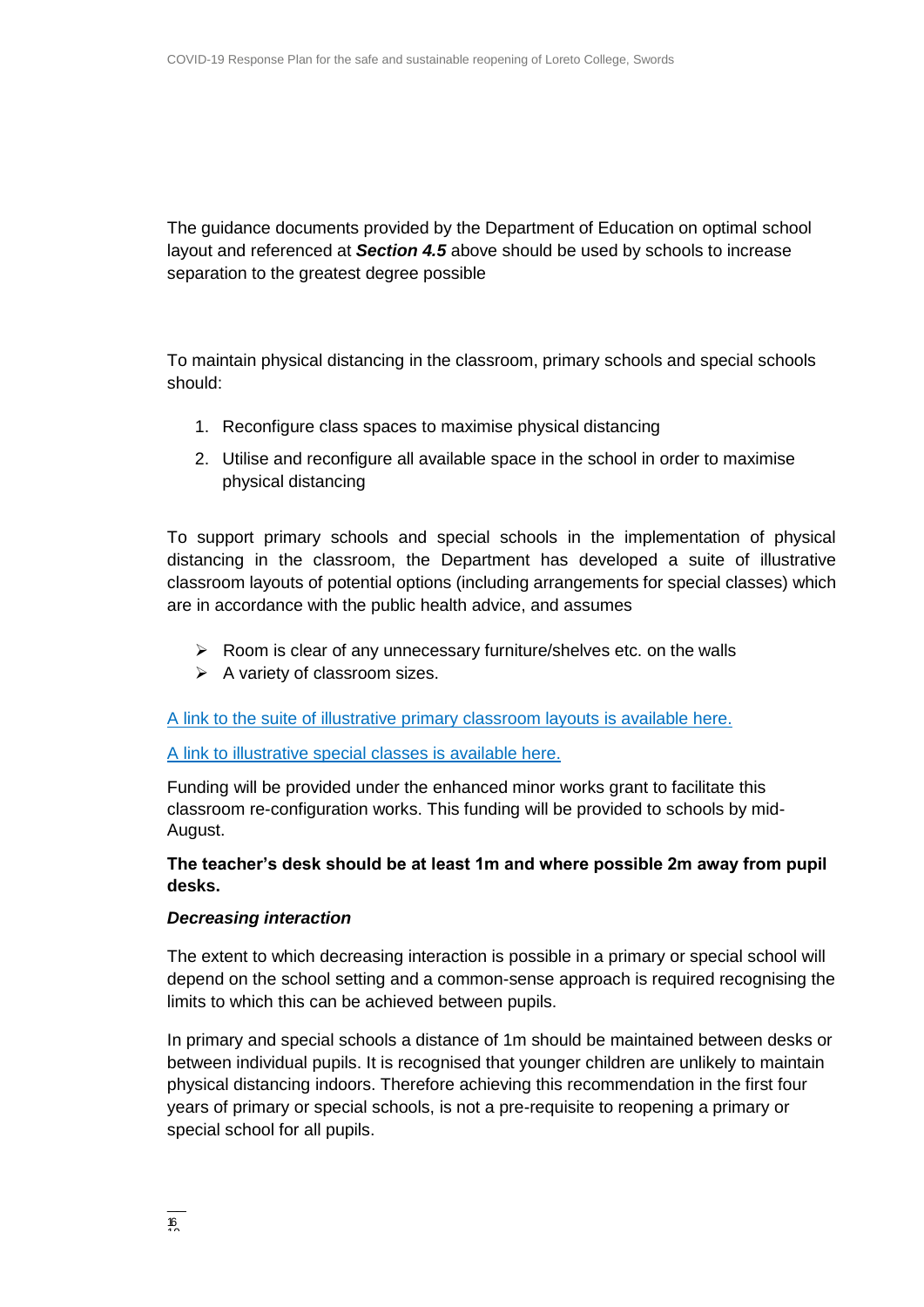Where possible work stations should be allocated consistently to the same staff and children rather than having spaces which are shared.

The risk of infection may be reduced by structuring pupils and their teachers into Class Bubbles (i.e. a class grouping which stays apart from other classes as much as possible) and discrete groups or "Pods" within those class bubbles, to the extent that this is practical.

If the class is divided into Pods, there should be at least (1m distance) between individual Pods within the Class Bubble and between individuals in the pod, whenever possible.

Generally speaking the objective is to limit contact and sharing of common facilities between people in different Class Bubbles (and Pods within those Class Bubbles) as much as possible, rather than to avoid all contact between Pods, as the latter will not always be possible.

The aim of the system within the school is that class grouping mix only with their own class from arrival at school in the morning until departure at the end of the school day. The Pods within those Class Bubbles is an additional measures, to limit the extent of close contact within the Class Bubble.

Pod sizes should be kept as small as is likely to be reasonably practical in the specific classroom context.

To the greatest extent possible, pupils and teaching staff should consistently be in the same Class Bubbles although this will not be possible at all times.

Different Class Bubbles should where possible have separate breaks and meal times or separate areas at break or meal times (or this could be different class years i.e. 2<sup>nd</sup> class, 3rd class etc.)

Sharing educational material between Pods should be avoided/minimised where possible.

Staff members who move from class bubble to class bubble should be limited as much as possible.

#### *Additional measures to decrease interaction include:*

Limit interaction on arrival and departure and in hallways and other shared areas.

Social physical contact (hand to hand greetings, hugs) should be discouraged.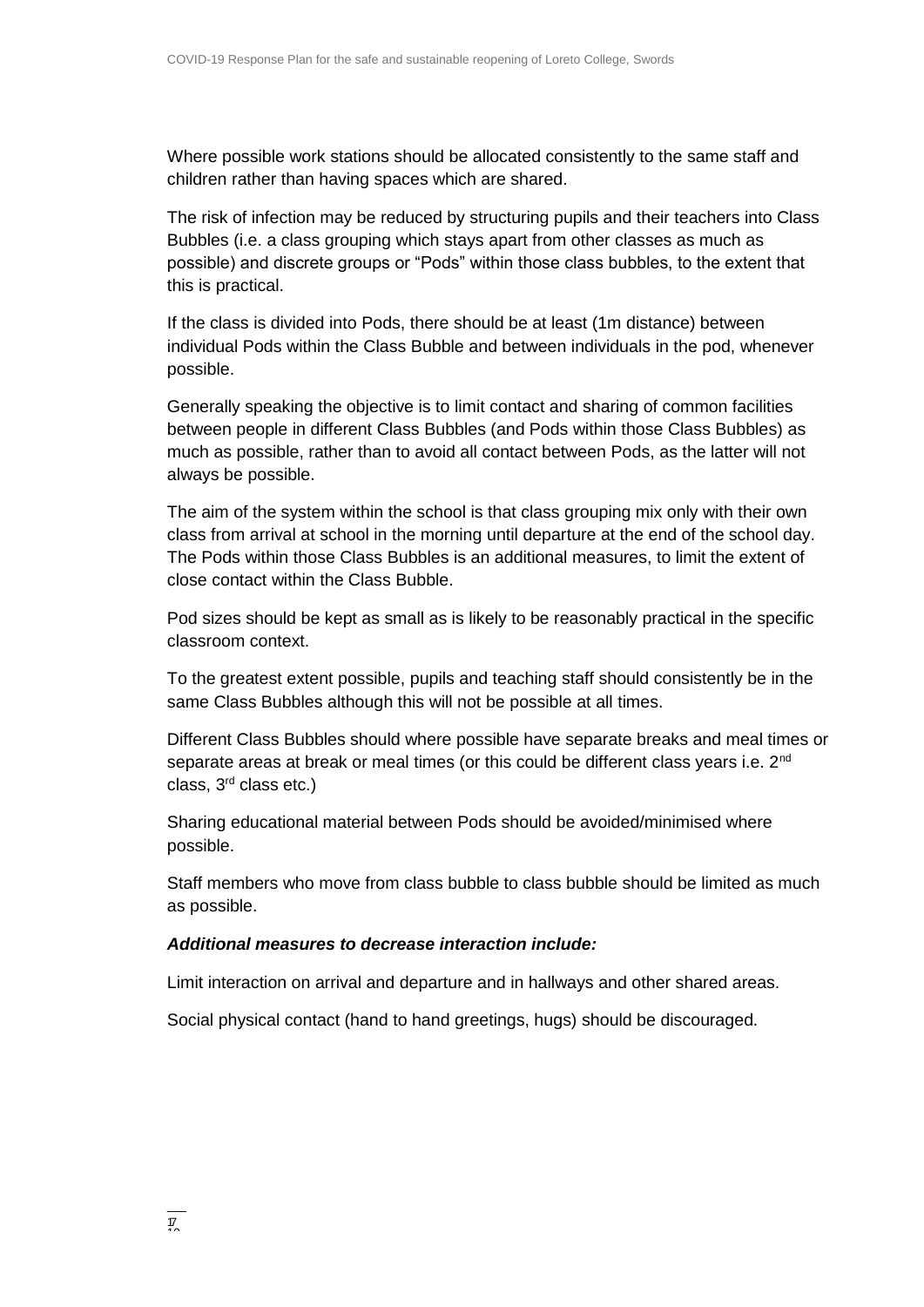Where pupils need to move about within the classroom to perform activities (access to a shared resource) it should be organized to the greatest degree possible to minimize congregation at the shared resource.

Staff and pupils should avoid sharing of personal items.

Encourage pupils to avoid behaviours that involve hand to mouth contact (putting pens/pencils in the mouth).

Where teaching and learning involves use of keyboards or tablets, the contact surface of the device should be cleaned regularly and hand hygiene encouraged.

## **Physical Distancing outside of the classroom and within the school**

## *School drop off/collection*

Arrangements for dropping off/collecting pupils should be arranged to encourage physical distancing of 2m where possible.

Walking/cycling to school should be encouraged as much as possible.

Arrangements should be made to maintain a distance of 2m between parents and guardians and between parents and guardians and school staff.

Aim of any arrangements is to avoid congregation of people at the school gates where physical distancing may not be respected.

Staggered drop off/pick up times should be considered where practical and feasible.

If schools have additional access points, consideration may be given to whether they can be used to reduce congestion.

Consideration may be given to where pupils congregate as they arrive at school. This could include heading straight to their small group designated learning space/classroom.

## *Staff*

A distance of 2m is recommended for physical distancing by staff. This is particularly relevant to distancing between adults when they are not engaged in teaching such as the staff room and arriving to work.

If 2m cannot be maintained in staff groups, as much as distance as is possible and guidance on face covering should be observed.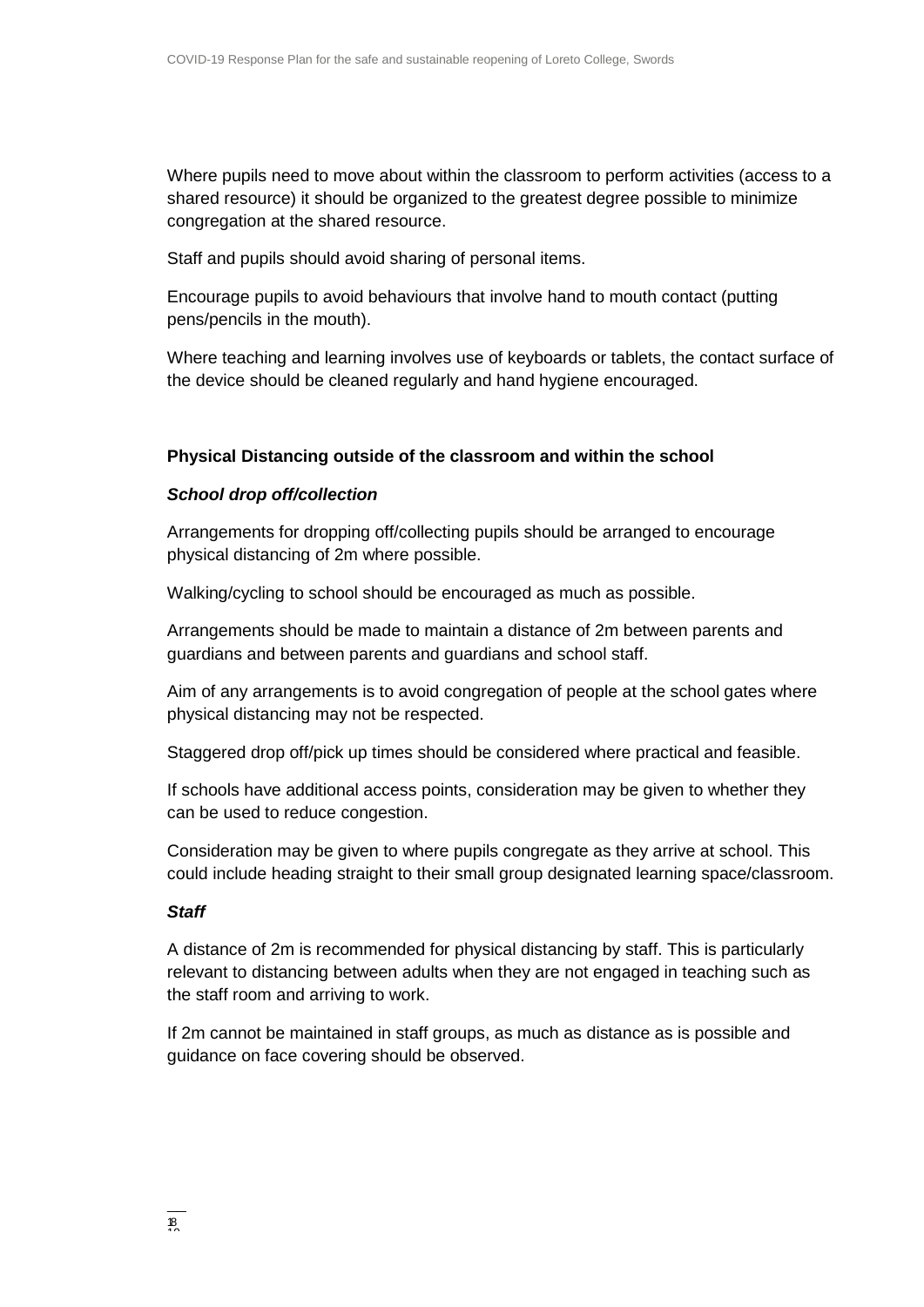Physical distancing should be observed between staff members within the staff room through the use of staggered breaks etc.

Staff meetings should be held remotely or in small groups or in large spaces to facilitate physical distancing.

Implement no hand shaking policy.

Minimise gathering of school staff at the beginning or end of the school day.

Staff can rotate between areas/classes but this should be minimized where possible.

## *Corridors and Stairwells*

Briefly passing someone in a hall is very unlikely to contribute significantly to the spread of infection if people do not have physical contact and avoid informal group discussions.

## *Yard/Supervision*

The risk of transmission from contact with outside surfaces or play areas is low.

Adjust play time/outdoor activities to minimise crowding at the entrance and exits.

It is not possible to maintain physical distancing when pupils in primary or special schools play together outdoors, but in so far as practical it is helpful to keep to consistent groups.

Stagger break times and outdoor access.

Children should be encouraged to perform hand hygiene before and after outdoor activities.

Minimise equipment sharing and clean shared equipment between uses by different people.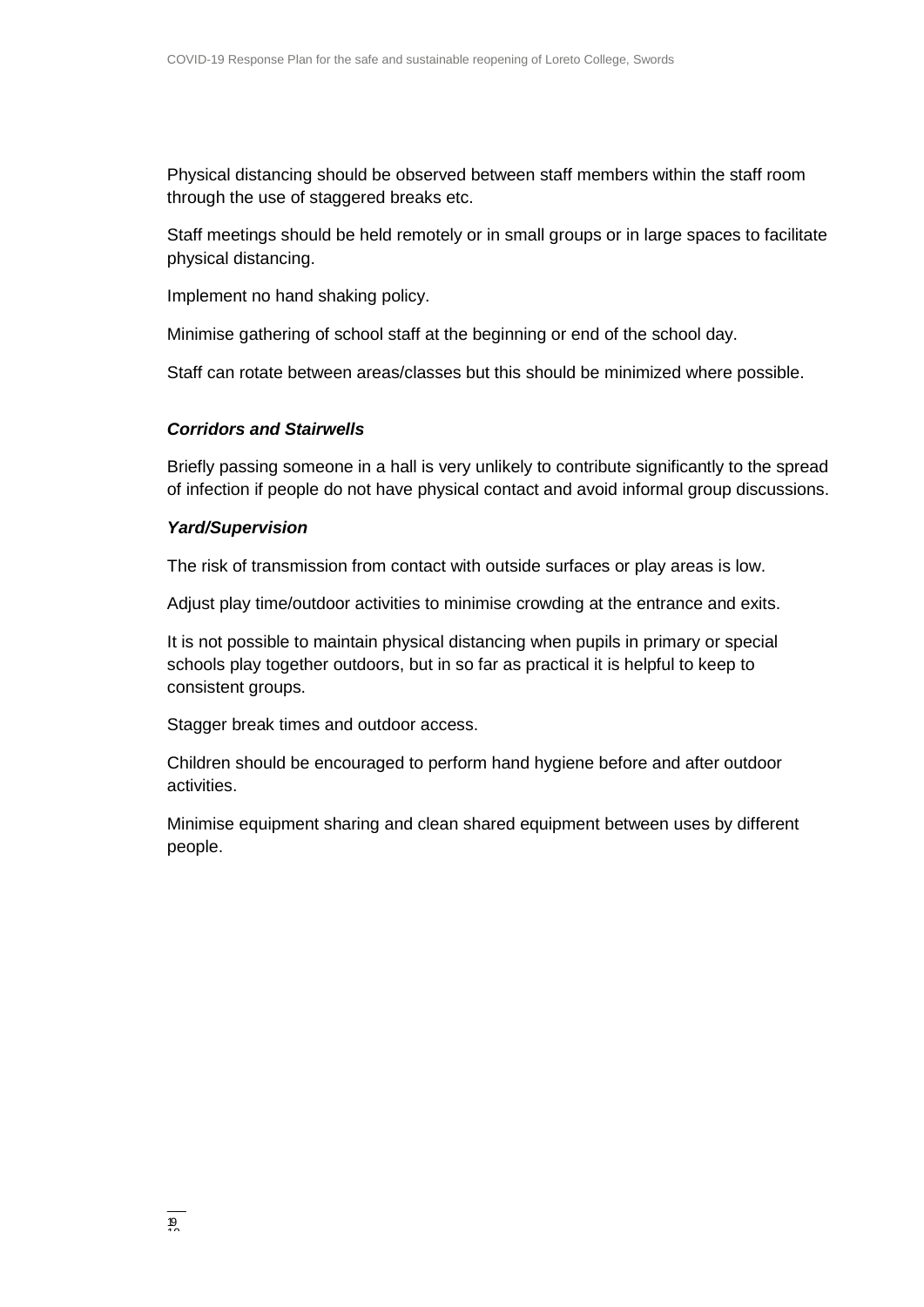# **5.5) Use of PPE in Schools**

## **All Members of Staff will wear a Face Covering/Visor whilst in the school building and they will only remove when a physical distancing of 2 metres can be achieved.**

However, for a limited number of staff, PPE will need to be used occasionally or constantly due to the nature of certain work activities or work areas. This might include roles such as:

- Assisting with intimate care needs
- Where a suspected case of COVID-19 is identified while the school is in operation
- Where staff are particularly vulnerable to infection but are not on the list of those categorised as people in very high risk groups, or may be living with those who are in the very high risk category.

Appropriate PPE will be available for dealing with suspected COVID-19 cases, intimate care needs and for first aid. Where staff provide healthcare to children with medical needs in the school environment they should apply standard precautions as per usual practice.

## **Masks**

Cloth face coverings are to worn by all students in Loreto College, Swords except in very limited circumstances:

- Has trouble breathing;
- Is unconscious or incapacitated;
- Is unable to remove it without help;

The use of a visor as an alternative may be considered where there is a concern regarding prolonged close contact and exposure to fluid/respiratory droplets. Advice on how to properly use face coverings can be found here.

#### **Gloves**

The use of disposable gloves in the school by pupils or staff is not generally appropriate but may be necessary for intimate care settings. Routine use does not protect the wearer and may expose others to risk from contaminated gloves.

Routine use of disposable gloves is not a substitute for hand hygiene.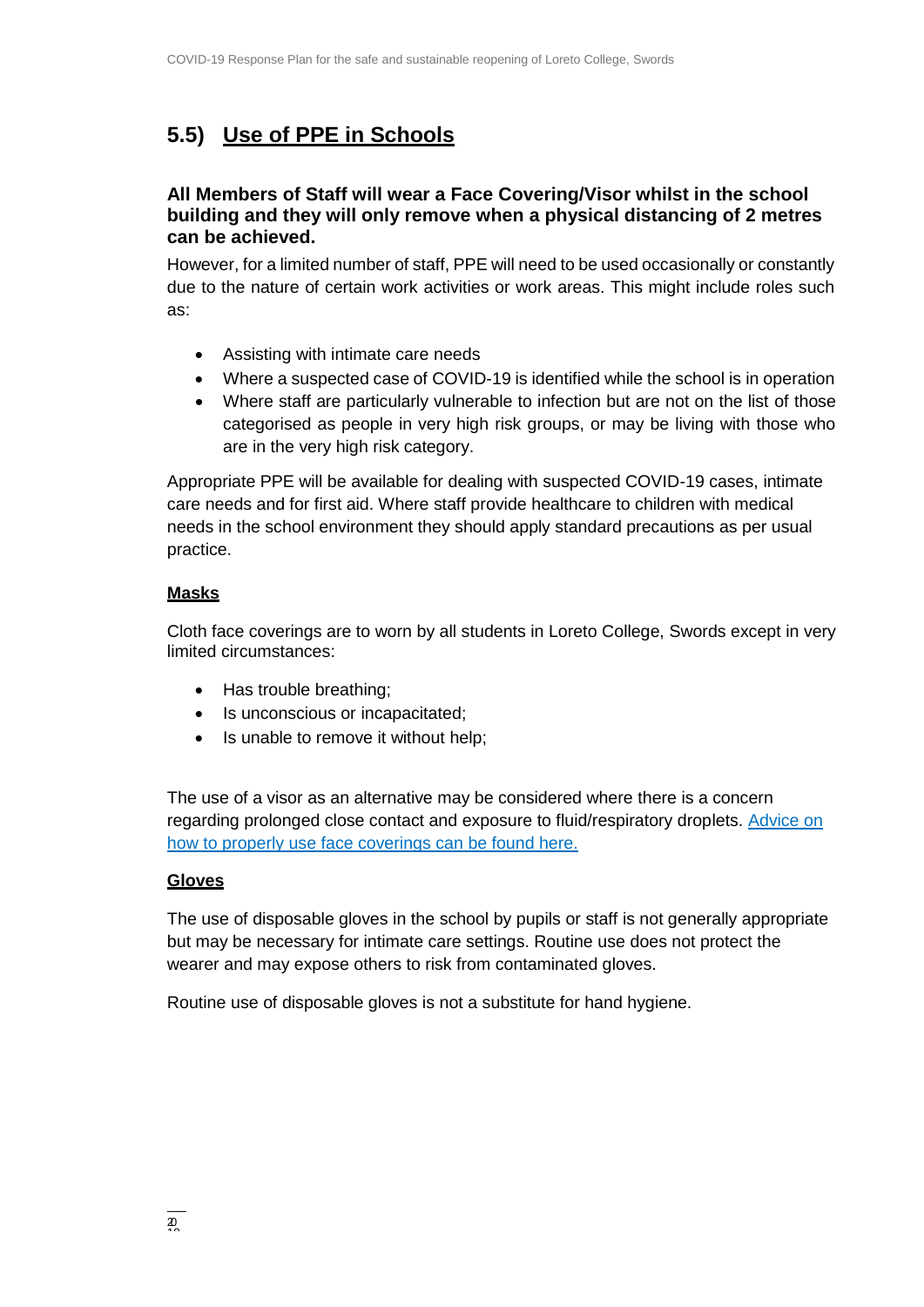## **6) Impact of COVID-19 on certain school activities**

The Department will work with stakeholders to provide more detailed advice on certain schools activities in advance of school reopening.

## *Choir/Music Performance*

Choir practices/performances and music practices/performances involving wind instruments may pose a higher level of risk and special consideration should be given to how they are held ensuring that the room is well-ventilated and the distance between performers is maintained.

#### *Sport Activities*

Schools should refer to the HPSC guidance on Return to Sport. Link to return to sport protocols is found here.

<https://www.gov.ie/en/publication/07253-return-to-sport-protocols/>

Art – Where possible pupils should be encouraged to have their own individual art and equipment supplies.

Electronics – Shared electronic devices such as tablets, touch screens, keyboards should be cleaned between use and consideration could be given to the use of wipeable covers for electronics to facilitate cleaning.

Musical Equipment/Instruments – To the greatest extent possible, instruments should not be shared between pupils and if sharing is required, the instruments should be cleaned between uses.

Library Policy – Where practical pupils should have their own books. Textbooks that are shared should be covered in a wipeable plastic covering that can be wiped with a suitable household cleaning agent between uses. Pupils should be encouraged to perform hand hygiene after using any shared item.

Shared Sports Equipment – Minimise equipment sharing and clean shared equipment between uses by different people.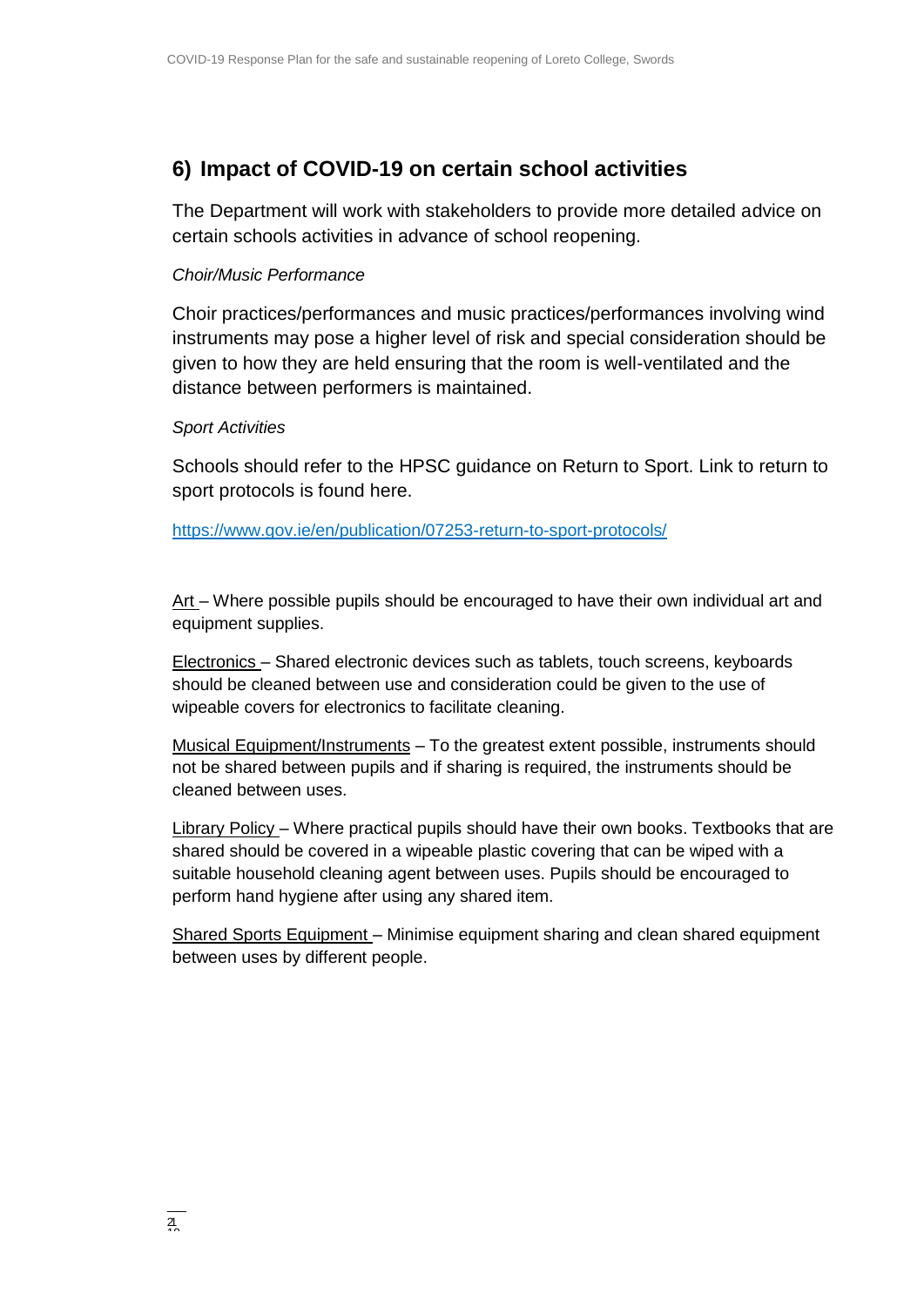# **7) Hygiene and Cleaning in Schools**

The Department of Education will provide additional funding to schools to support the enhanced cleaning required to minimise the risks of COVID-19. Details of the funding supports will be provided to schools by way of circular and will be updated as required. The funding will be provided in advance of reopening.

The specific advice in relation to school cleaning is set out in the HPSC advice and will be covered in the induction training. This advice sets out the cleaning regime required to support schools to prevent COVID-19 infections and the enhanced cleaning required in the event of a suspected cases of COVID-19. Schools are asked to carefully read and understand the cleaning advice and to apply that to all areas of the school as appropriate.

Schools are reminded to take particular care of the hygiene arrangements for hand washing and toilet facilities.

In summary, each school setting should be cleaned at **least once per day**. Additional cleaning if available should be focused on frequently touched surfaces – door handles, hand rails, chairs/arm rests, communal eating areas, sink and toilet facilities.

All staff will have access to cleaning products and will be required to maintain cleanliness of their own work area. Under no circumstances should these cleaning materials be removed from the building.

Staff should thoroughly clean and disinfect their work area before and after use each day.

There should be regular collection of used waste disposal bags from offices and other areas within the school facility**.**

Shower facilities shall not be available for use by staff or pupils due to the increased risk associated with communal shower facilities and areas. This shall be reviewed in line with government guidance.

Staff must use and clean their own equipment and utensils (cup, cutlery, plate etc.)

## *Cleaning/Disinfecting rooms where a pupil/staff member with suspected COVID-19 was present*

The room should be cleaned as soon as practicably possible.

Once the room is vacated the room should not be reused until the room has been thoroughly cleaned and disinfected and all surfaces are dry.

Disinfection only works on things that are clean. When disinfection is required it is always as well as cleaning.

Person assigned to cleaning should avoid touching their face while they are cleaning and should wear household gloves and a plastic apron.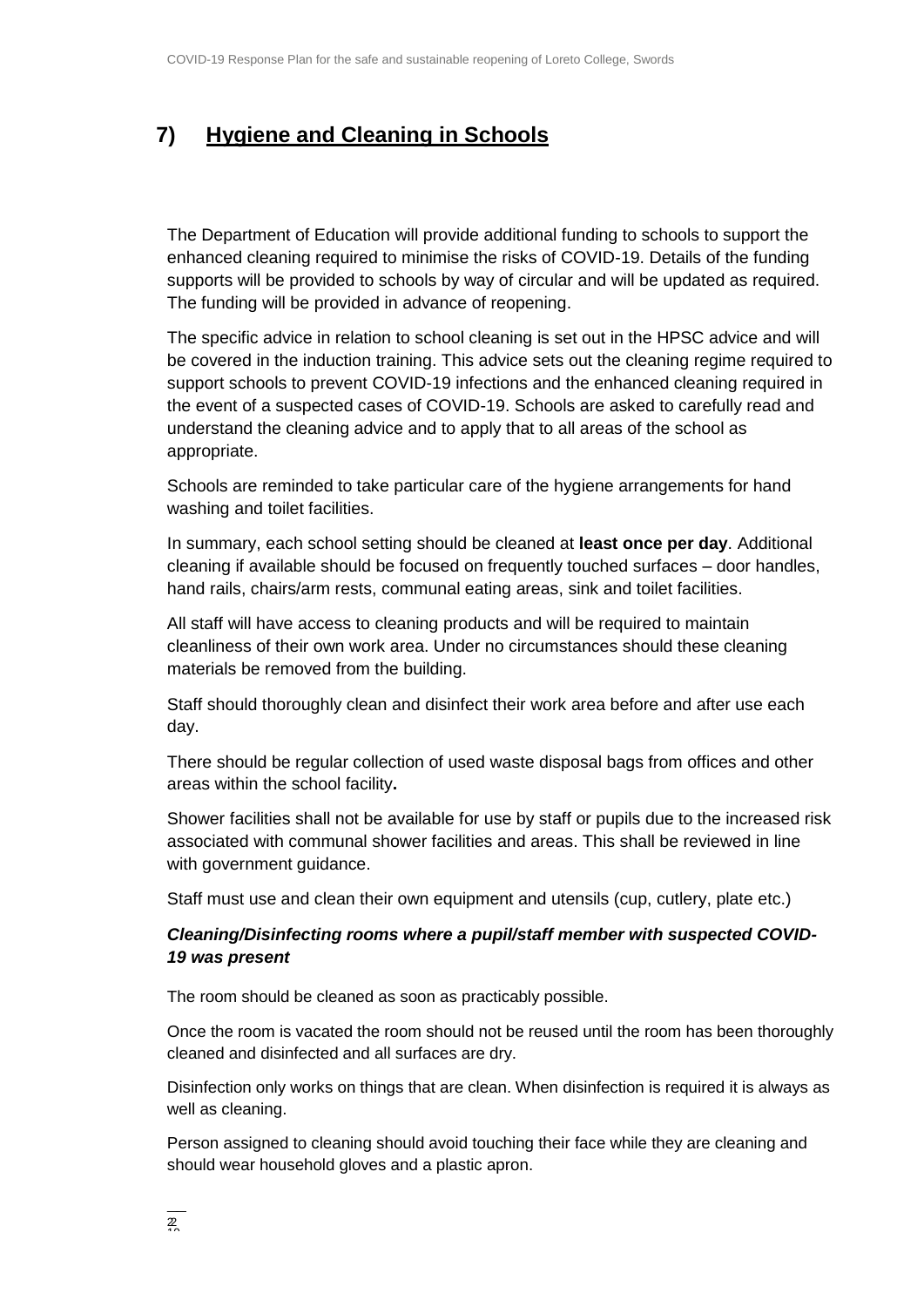Clean the environment and furniture using disposable cleaning cloths and a household detergent followed by disinfection with a chlorine based product (household bleach).

Pay special attention to frequently touched surfaces, the back of chairs, couches, door handles and any surfaces that are visibly soiled with body fluids.

Once the room has been cleaned and disinfected and all surfaces are dry, the room can be reused.

If a pupil or staff diagnosed with COVID-19 spent time in a communal area like a canteen, play area or if they used the toilet or bathroom facilities, then the areas should be cleaned with household detergent followed by a disinfectant (as outlined in the HPSC interim health advice) as soon as is practically possible.

## **8) Dealing with a Suspected Case of COVID-19**

Staff or pupils should not attend school if displaying any symptoms of COVID-19. The following outlines how a school should deal with a suspected case that may arise in a school setting.

A designated isolation area should be identified within the school building. The possibility of having more than one person displaying signs of COVID-19 should be considered and a contingency plan for dealing with additional cases put in place. The designated isolation area should be behind a closed door and away from other staff and pupils.

If a staff member/pupil displays symptoms of COVID-19 while at school the following are the procedures to be implemented:

If the person with the suspected case is a pupil, the parents/guardians should be contacted immediately;

Isolate the person and have a procedure in place to accompany the individual to the designated isolation area via the isolation route, keeping at least 2m away from the symptomatic person and also making sure that others maintain a distance of at least 2m from the symptomatic person at all times;

The isolation area does not have to be a room but if it is not a room it should be 2m away from others in the room;

Remember that the virus is spread by droplets and is not airborne so physical separation is enough to reduce the risk of spread to others even if they are in the same room;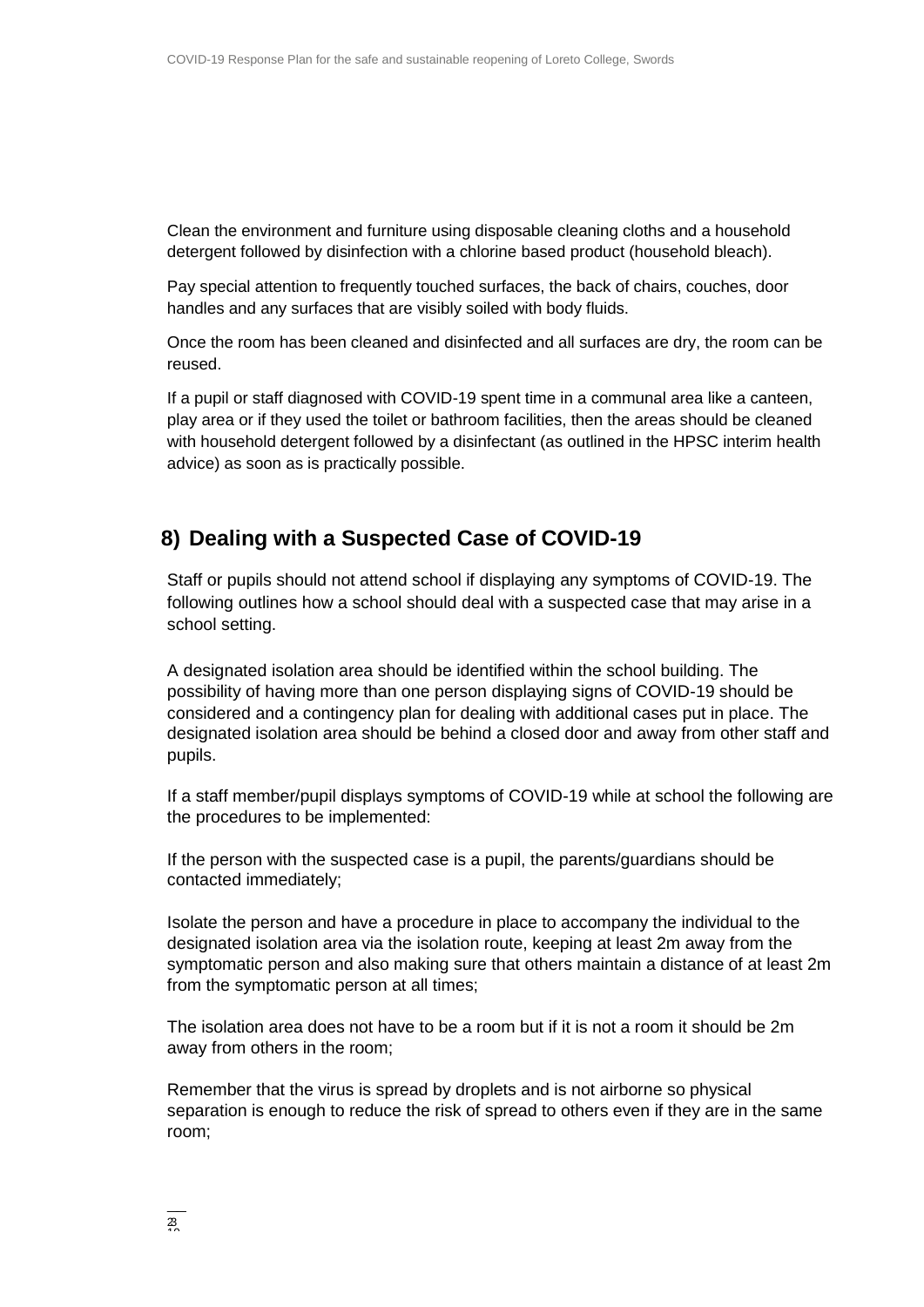If it is not possible to maintain a distance of 2m a staff member caring for a pupil should wear a face covering or mask. Gloves should not be used as the virus does not pass through skin;

Provide a mask for the person presenting with symptoms if one is available. He/she should wear the mask if in a common area with other people or while exiting the premises;

Assess whether the individual who is displaying symptoms can immediately be directed to go home/be brought home by parents who will call their doctor and continue selfisolation at home;

Facilitate the person presenting with symptoms remaining in isolation if they cannot immediately go home and facilitate them calling their doctor. The individual should avoid touching people, surfaces and objects. Advice should be given to the person presenting with symptoms to cover their mouth and nose with the disposable tissue provided when they cough or sneeze and put the tissue in the waste bag provided;

If the person is well enough to go home, arrange for them to be transported home by a family member, as soon as possible and advise them to inform their general practitioner by phone of their symptoms. Public transport of any kind should not be used;

If they are too unwell to go home or advice is required, contact 999 or 112 and inform them that the sick person is a Covid-19 suspect;

Carry out an assessment of the incident which will form part of determining follow-up actions and recovery;

Arrange for appropriate cleaning of the isolation area and work areas involved – (*details at Section 7*).

The HSE will inform any staff/parents who have come into close contact with a diagnosed case via the contact tracing process. The HSE will contact all relevant persons where a diagnosis of COVID-19 is made. The instructions of the HSE should be followed and staff and pupil confidentiality is essential at all times.

# **9) Special Educational Needs**

#### **Additional considerations for those with Special Educational Needs**

For children with special educational needs (SEN) maintaining physical distancing in many instances will not be practical or appropriate to implement. The focus should therefore be on emphasising that parents/guardians should have a heightened awareness of signs, symptoms or changes in baseline which suggests illness/COVID-19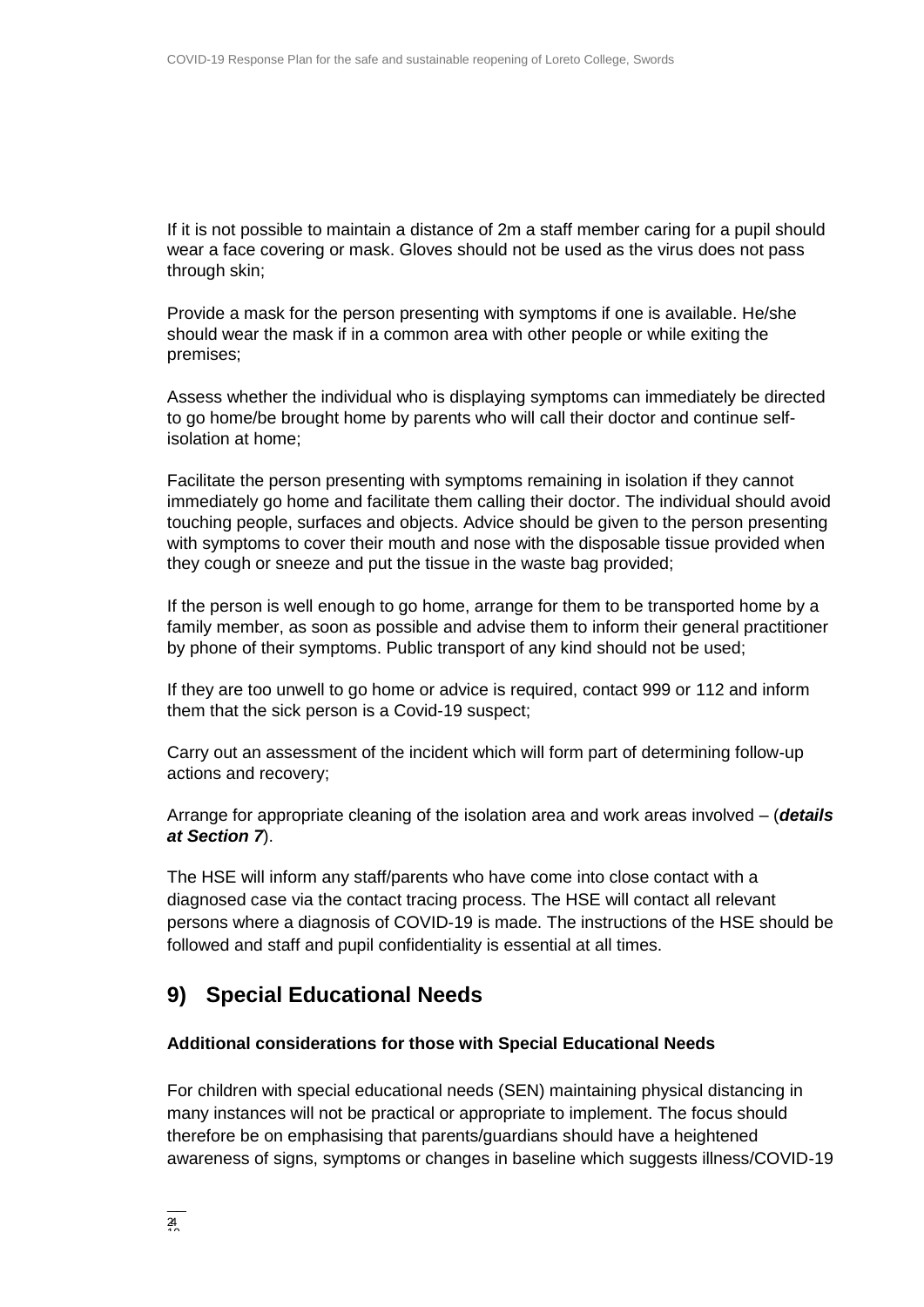infection and where symptoms are present children should not attend school. Similarly staff should be aware of their responsibility not to attend work if they develop signs or symptoms of respiratory illness.

#### *Hand hygiene*

Children who are unable to wash their hands by themselves should be assisted to clean their hands using soap and water or a hand sanitiser (if their hands are visibly clean) as outlined previously.

#### *Equipment*

Some children may have care needs (physical or behavioural) which requires the use of aids and appliances and/or medical equipment for example toileting aids, moving and handling equipment, respiratory equipment. Where cleaning of aids and appliances is carried out in the school it is recommended that a cleaning schedule is provided, detailing when and how the equipment is cleaned and the cleaning products to be used in accordance with the manufacturers' instructions.

The following points can guide the development of such cleaning schedule:

- Equipment used to deliver care should be visibly clean;
- Care equipment should be cleaned in accordance with the manufacturers' instructions. Cleaning is generally achieved using a general purpose detergent and warm water.
- Equipment that is used on different children must be cleaned and, if required, disinfected immediately after use and before use by another child e.g. toileting aids;
- If equipment is soiled with body fluids:
	- $\triangleright$  First clean thoroughly with detergent and water;
	- $\triangleright$  Then disinfect by wiping with a freshly prepared solution of disinfectant;
	- $\triangleright$  Rinse with water and dry.

# **10) Staff Duties**

Staff have a statutory obligation to take reasonable care for their own health and safety and that of their colleagues and other parties. The cooperation and assistance of all staff is essential to reduce the risk of spread of COVID-19 and to protect health and safety as far as possible within the school. All staff have a key role to play. In this regard and in order to facilitate a safe return to work, these duties include, but are not limited to, the following:

Adhere to the School COVID-19 Response Plan and the control measures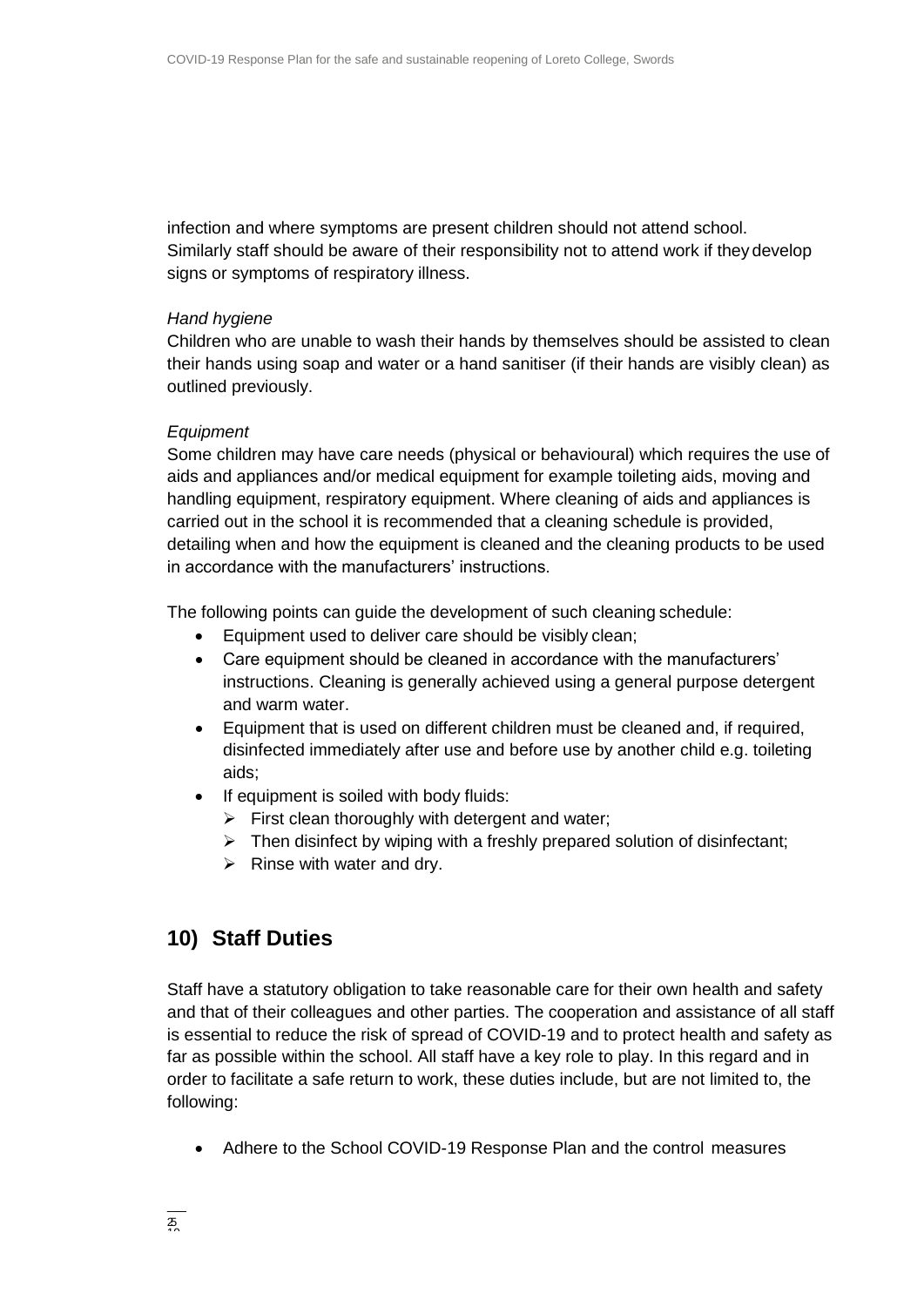outlined.

- Complete the RTW form before they return to work.
- Must inform the principal if there are any other circumstances relating to COVID19, not included in the form, which may need to be disclosed to facilitate their safe return to the workplace.
- Must complete COVID-19 Induction Training and any other training required prior to their return to school.
- Must be aware of, and adhere to, good hygiene and respiratory etiquette practices.
- Coordinate and work with their colleagues to ensure that physical distancing is maintained.
- Make themselves aware of the symptoms of COVID-19 and monitor their own wellbeing.
- Self-isolate at home and contact their GP promptly for further advice if they display any symptoms of COVID-19.
- Not return to or attend school if they have symptoms of COVID-19 under any circumstances.
- If they develop any symptoms of COVID-19 whilst within the school facility, they should adhere to the procedure outlined above.
- Keep informed of the updated advice of the publ**ic** health authorities and comply with same.

# **11) COVID-19 related Absence Management**

The management of a COVID-19 related absence will be managed in line with agreed procedures with the Department of Education.

# **12) Employee Assistance and Wellbeing Programme**

The Department recognises the need for school staff wellbeing and collective self- care. Support for school staff wellbeing will be provided by Department Support Services including the PDST and CSL, as well as by the HSE's Health Promotion Team. An [Occupational](https://www.education.ie/en/Education-Staff/Information/Occupational-Health-Strategy/) Health Strategy is in place as a supportive resource for staff in schools. The aim of the Occupational Health Strategy is to promote the health and wellbeing of employees in the workplace, with a strong focus on prevention. The Occupational Health Strategy comprises the Employee Assistance Service and the Occupational Health Service. The Employee Assistance Service (EAS) is provided by Spectrum.Life under the logo of *'Wellbeing Together: Folláinne Le Chéile'.*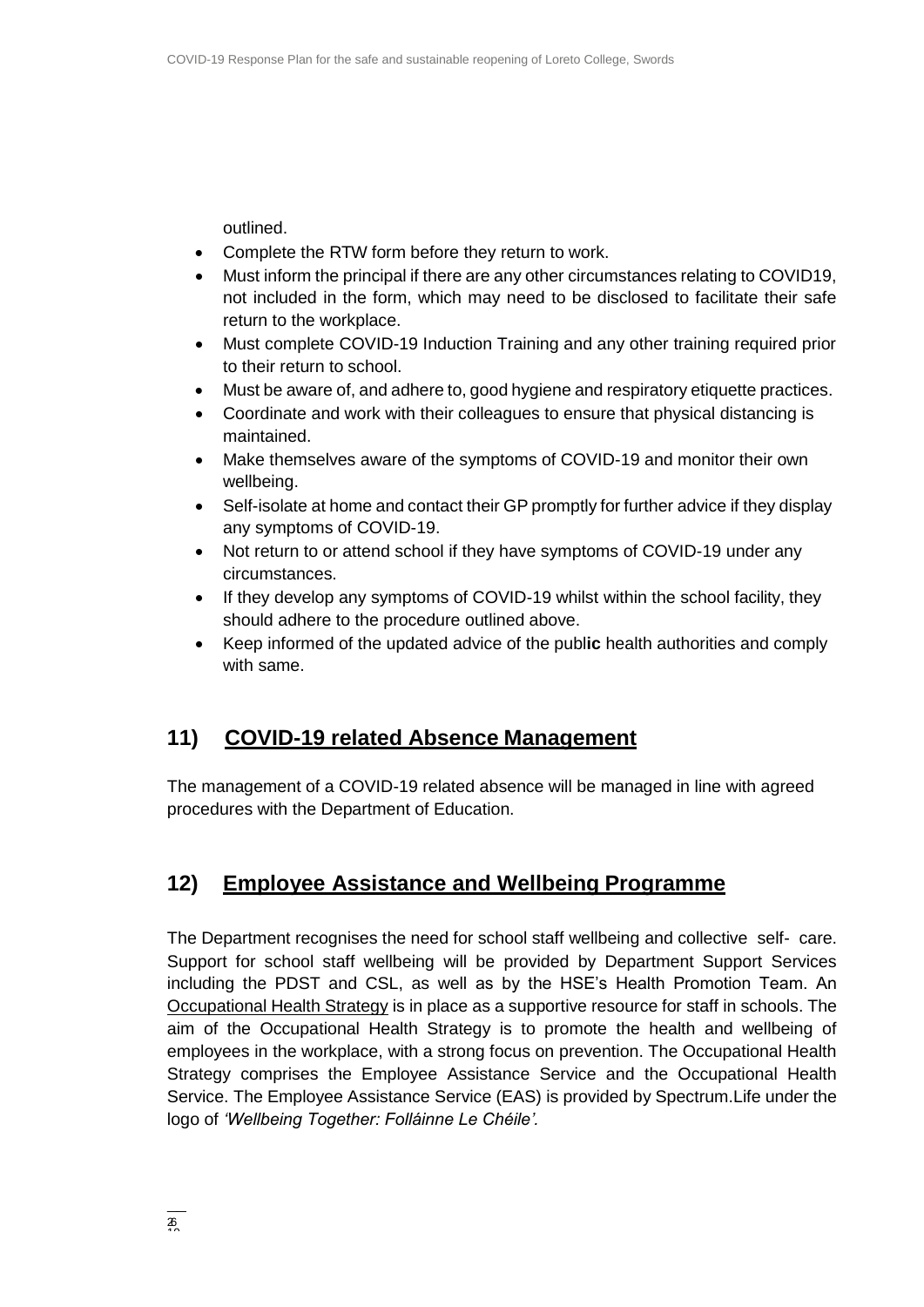Under the EAS, employees have a dedicated free-phone confidential helpline 1800 411 057 available 24 hours a day, 365 days a year providing advice on a range of issues such as wellbeing, legal, financial, mediation, management support etc. Where required, shortterm counselling is available to employees and their families (over the age of 18 years and living at home). A bespoke wellbeing portal and app which offers access topodcasts and blogs on topics around wellbeing and mental health, family life, exercise and nutrition is also available. In addition online cognitive behavioural therapy is provided. As part of the services provided by Spectrum.Life a Mental Health Promotion Manager is available to develop and deliver evidence based mental health and wellbeing initiatives to reduce stigma and improve mental health literacy and to increase engagement with the service. They will also be providing a series of webinars and presentations to promote staff wellbeing in schols as schools reopen and during the upcoming school year.